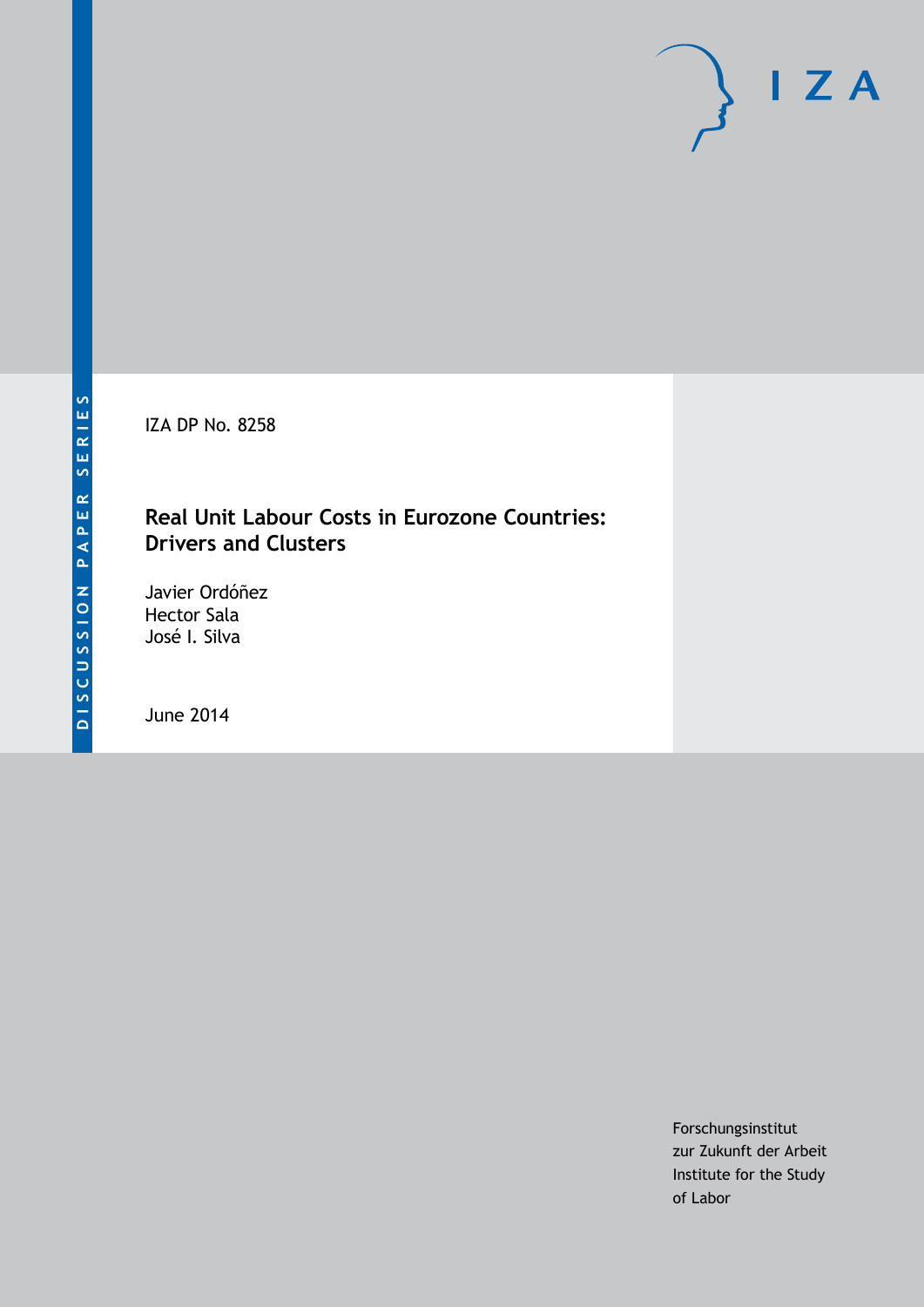# **Real Unit Labour Costs in Eurozone Countries: Drivers and Clusters**

### **Javier Ordóñez**

*Universitat Jaume I de Castelló*

### **Hector Sala**

*Universitat Autònoma de Barcelona and IZA*

### **José I. Silva**

*University of Kent and Universitat de Girona*

### Discussion Paper No. 8258 June 2014

IZA

P.O. Box 7240 53072 Bonn Germany

Phone: +49-228-3894-0 Fax: +49-228-3894-180 E-mail: [iza@iza.org](mailto:iza@iza.org)

Any opinions expressed here are those of the author(s) and not those of IZA. Research published in this series may include views on policy, but the institute itself takes no institutional policy positions. The IZA research network is committed to the IZA Guiding Principles of Research Integrity.

The Institute for the Study of Labor (IZA) in Bonn is a local and virtual international research center and a place of communication between science, politics and business. IZA is an independent nonprofit organization supported by Deutsche Post Foundation. The center is associated with the University of Bonn and offers a stimulating research environment through its international network, workshops and conferences, data service, project support, research visits and doctoral program. IZA engages in (i) original and internationally competitive research in all fields of labor economics, (ii) development of policy concepts, and (iii) dissemination of research results and concepts to the interested public.

<span id="page-1-0"></span>IZA Discussion Papers often represent preliminary work and are circulated to encourage discussion. Citation of such a paper should account for its provisional character. A revised version may be available directly from the author.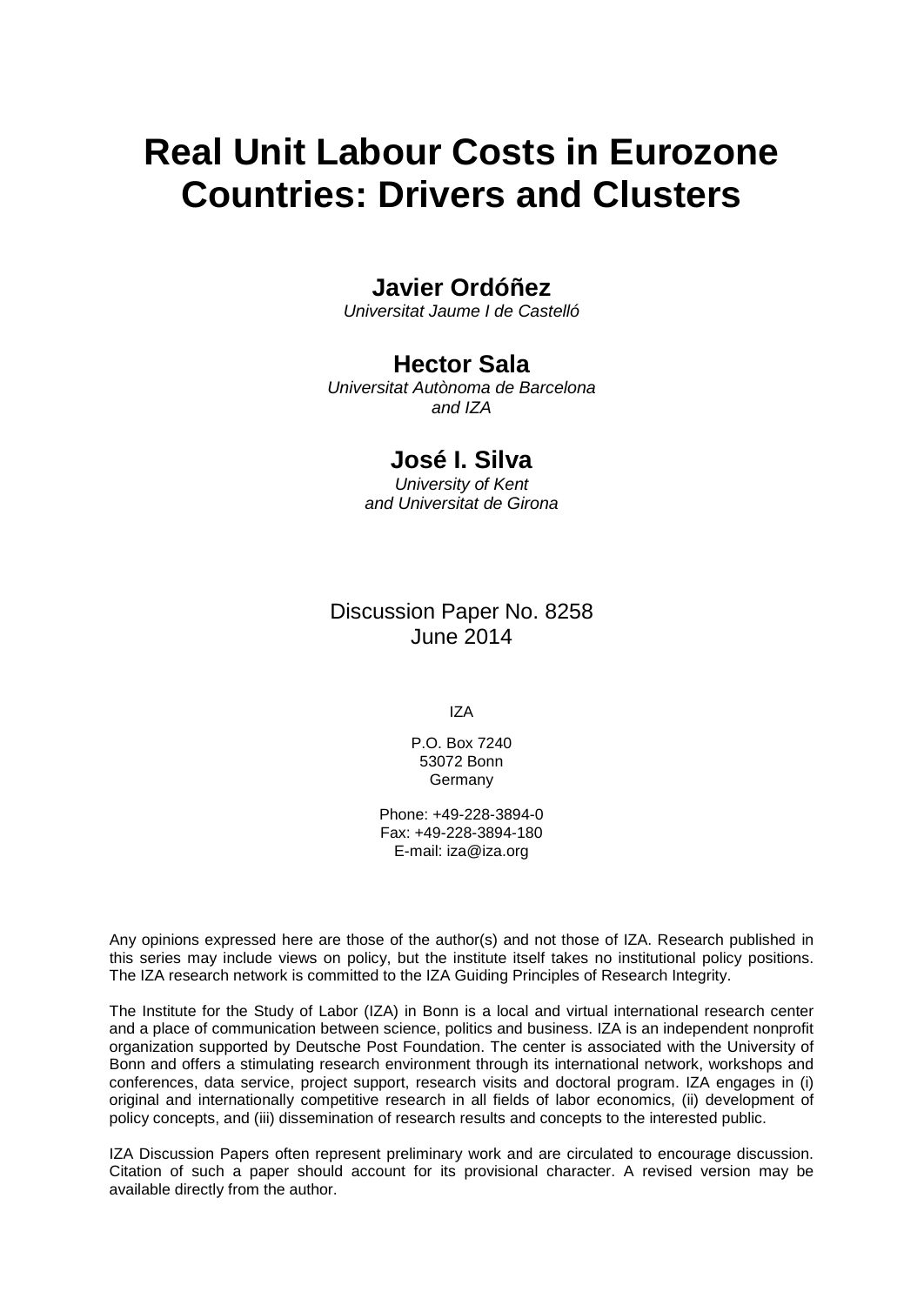IZA Discussion Paper No. 8258 June 2014

## **ABSTRACT**

### **Real Unit Labour Costs in Eurozone Countries: Drivers and Clusters[\\*](#page-1-0)**

We examine the trajectories of the real unit labour costs (RULCs) in a selection of Eurozone economies. Strong asymmetries in the convergence process of the RULCs and its components – real wages, capital intensity, and technology – are uncovered through decomposition and cluster analyses. In the last three decades, the PIIGS (Portugal, Ireland, Italy, Greece, and Spain) succeeded in reducing their RULCs by more than their northern partners. With the exception of Ireland, however, technological progress was weak; it was through capital intensification that periphery economies gained efficiency and competitiveness. Cluster heterogeneity, and lack of robustness in cluster composition, is a reflection of the difficulties in achieving real convergence and, by extension, nominal convergence. We conclude by outlining technology as the key convergence factor, and call for a renewed attention to real convergence indicators to strengthen the process of European integration.

JEL Classification: F43, F62, O47, O52

Keywords: real unit labour costs, Eurozone, real wages, capital intensity, technology

Corresponding author:

Hector Sala Department d'Economia Aplicada Universitat Autònoma de Barcelona 08193 Bellaterra **Spain** E-mail: [hector.sala@uab.es](mailto:hector.sala@uab.es)

Javier Ordóñez acknowledges financial support from the Spanish Ministry of Economy and Competitiveness through grant ECO2011-30260-C03-01, and PROMETEO's project 2009/098. Hector Sala and José I. Silva are grateful to the Spanish Ministry of Economy and Competitiveness for financial support through grant ECO2012-13081.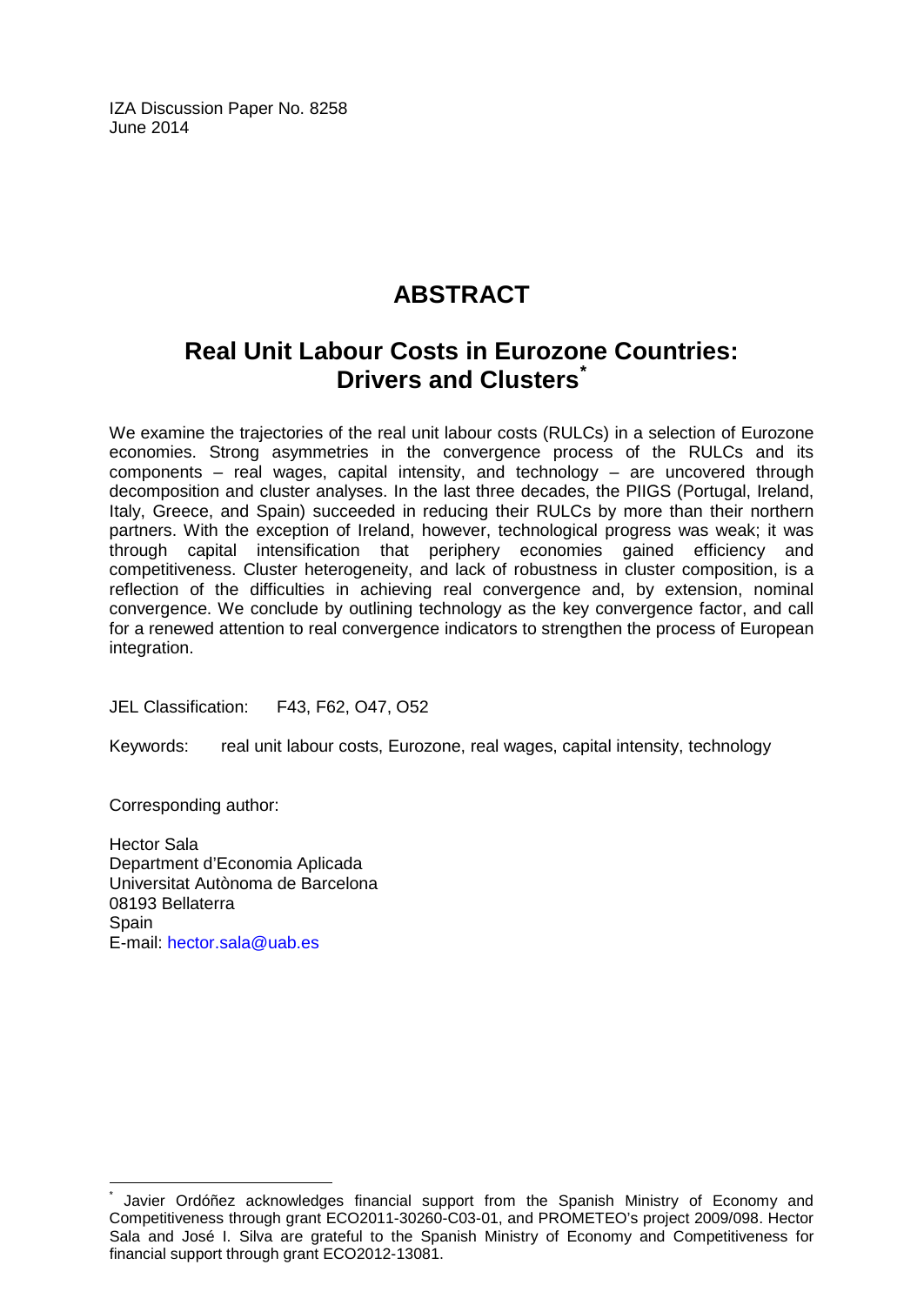### 1 Introduction

Nominal convergence versus real convergence. Can the former last in the absence of the latter? Even if the Great Recession provides a negative answer, any state in the European Union (EU) desiring to join the Economic and Monetary Union (EMU) is still subject to meet the Maastricht criteria. These criteria, which were designed to ensure nominal convergence,<sup>1</sup> entailed the implicit assumption that real convergence would naturally follow. This presumption has miserably failed. Not only have these countries lacked real convergence (in per capita GDP or unemployment rates), but "the strengthened financial and real connections across the EMU countries, instead of facilitating convergence (...) have magnified and mutually reinforced imbalances" (Croci and Farina, 2012, p. 647).

Although it has become standard to refer to this slump as a 'sovereign-debt crisis', our view is that the rise in public deficits and debts, more than a governments' fail in the management of national fiscal policies, is the consequence of differences in competitiveness that generate real divergence and, therefore, growing account imbalances.2 Our claim is that these imbalances, which were exacerbated with the EMU, were already present in latent form. This is contrary to Sinn's claim that "the lack of competitiveness was brought about by the euro itself" (Sinn, 2014, p. 1). They reflected, indeed, a structural situation to which we implicitly refer when we divide the Eurozone into Core and Periphery economies acknowledging that the first group is far more competitive than the second one.3 Ultimately, this is what explains the real divergence we have witnessed since the inception of the euro, and it is also at the root of the differential intensity of the Great Recession in the Eurozone, once the sovereign-debt problem joined in in 2010.

In this paper we take the real unit labour cost (RULC) as a relevant indicator of competitiveness and, as such, as a driver of real convergence. We examine to what extent our hypothesis of latent divergence forces holds by clustering the RULC according

<sup>&</sup>lt;sup>1</sup>That is, convergence in prices: inflation (the price of goods and services), interest rates (the price of money), and exchange rate stability (the price of currencies), apart from the commitment to keep public sector accounts fairly balanced.

<sup>&</sup>lt;sup>2</sup>The current euro crisis is considered by many observers as a crisis of government deficits and debt. Nevertheless, even a casual look at the data raises many doubts regarding this point of view (Hein, Truger and van Treeck, 2012). The ratio of gross government debt to GDP was only 25% in Ireland and 36% in Spain, whereas Portugal used to have a smaller debt burden than Germany. This ratio was far below 60%, the reference value of the Stability and Growth Pact (SGP) in all three countries. Nobody would have suspected any risk of government default in these countries.

<sup>3</sup>By Periphery countries we mean Greece, Ireland, Italy, Spain, and Portugal, while the Core economies are Austria, Belgium, Finland, France, the Netherlands, and Sweden. Germany is not be considered, since disaggregated data is only available 1991 onwards due to the unification process.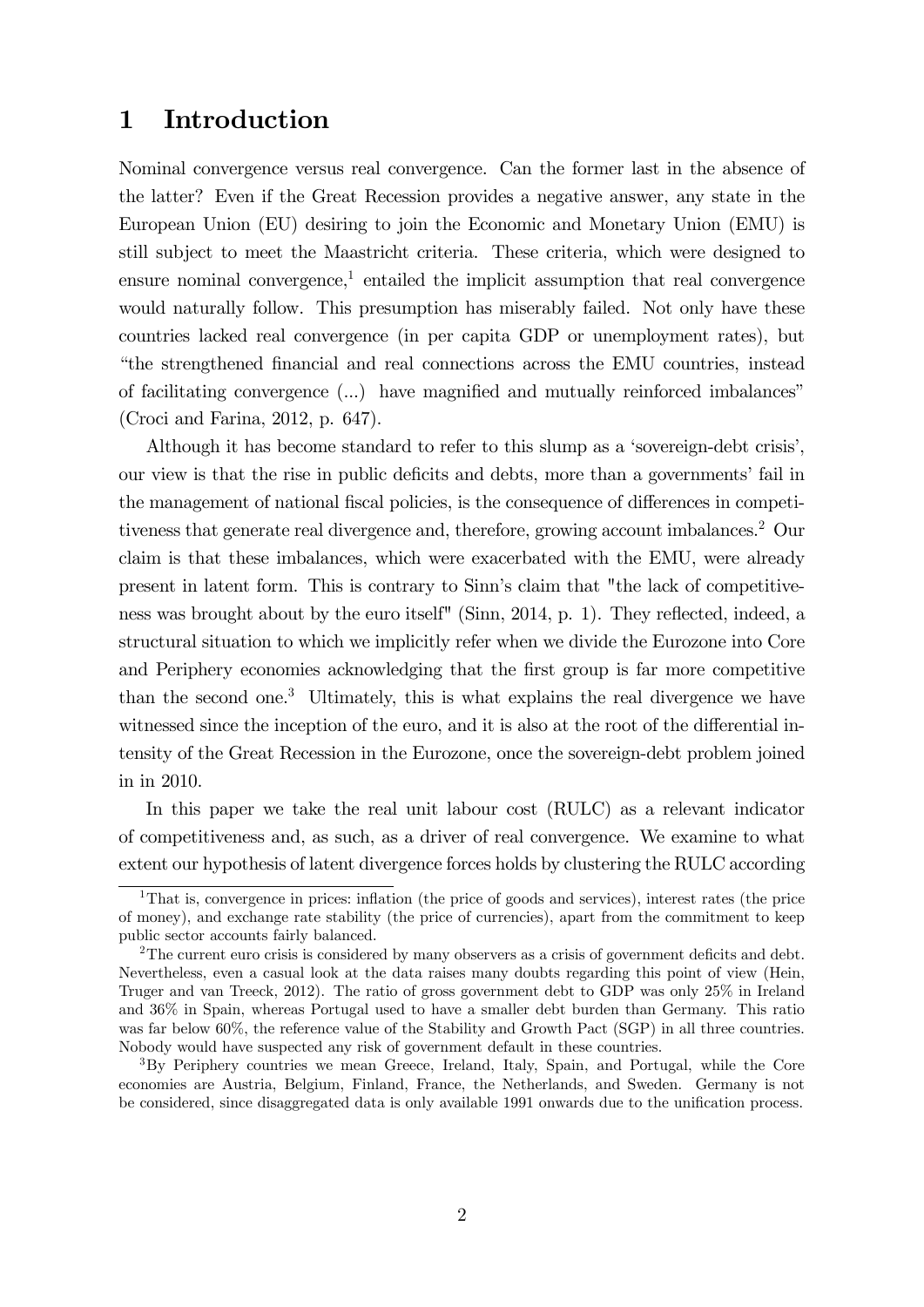to its performance in a selection of 11 Eurozone economies. This variable is defined as

$$
RULC = \frac{\text{Real compensation per employee}}{\text{Real labour productivity}},\tag{1}
$$

which allows our analysis to be performed on the RULC as a whole, but also on its two main components.4

To have a first glance of the recent evolution in RULC, Table 1 shows the cumulated evolution of the RULCs between 1979 and 2012. The first noticeable feature is the fall in all economies, which ranges from 5% to 25%. This is a reflection of the systematic effort undertaken by these economies to become more competitive in a context of growing market pressures (acceleration in the globalization process and deeper European integration).

It is also interesting to observe that the most intensive reductions have taken place in the Eurozone periphery. Ireland takes the lead, with a fall of 25 percentage points (pp) that is followed by some Club-Med countries —Greece, Portugal and Spain—, with a fall around 20 pp. Then we find Italy  $(-15 \text{ pp.})$ , which comes after Sweden.<sup>5</sup> Thus, maybe surprisingly, the sometimes called PIIG economies, appear as those that have undergone the most intensive effort in controlling their RULCs. At the other extreme we observe continental European economies such as Finland and Belgium, with falls below 10 pp. $6$ 

|          | Tanie T.<br>TULLUM III SEIECLEU EUILUZUILE ECUITUILILES. |      |                 |             |       |      |                 |  |
|----------|----------------------------------------------------------|------|-----------------|-------------|-------|------|-----------------|--|
|          | 1979                                                     | 2012 | $\Delta \nabla$ |             | 1979  | 2012 | $\Delta \nabla$ |  |
| Ireland  | 100.0                                                    | 74.7 | $-25.3$         | Austria     | 100.0 | 87.1 | $-12.9$         |  |
| Spain    | 100.0                                                    | 78.8 | $-21.2$         | Netherlands | 100.0 | 87.7 | $-12.3$         |  |
| Portugal | 100.0                                                    | 80.0 | $-20.0$         | France      | 100.0 | 89.0 | $-11.0$         |  |
| Greece   | 100.0                                                    | 81.8 | $-18.2$         | Finland     | 100.0 | 92.1 | $-7.9$          |  |
| Sweden   | 100.0                                                    | 83.0 | $-17.0$         | Belgium     | 100.0 | 95.2 | $-4.8$          |  |
| Italy    | 100.0                                                    | 85.1 | $-14.9$         |             |       |      |                 |  |

Table 1. RULC in selected Eurozone economies.

Source: Ameco Database.

Given these differences, dating back to the 1980s, we do not support the idea that the inception of the Euro brought, inherently to the new monetary union, the development

<sup>4</sup>The RULCs can also be conceived as the Unit Labour Costs (ULC) deflated by prices  $(P)$ :

$$
RULC = \frac{ULC}{P}
$$
 where  $ULC = \frac{\text{Nominal compensation per employee}}{\text{Real labour productivity}}$ .

<sup>5</sup>For a comprehensive analysis of the structural changes undergone by the Swedish economy see Freeman et al. (2010).

 $6$ Germany shows a fall of less than 12 pp, very close to the fall experienced by the Netherlands.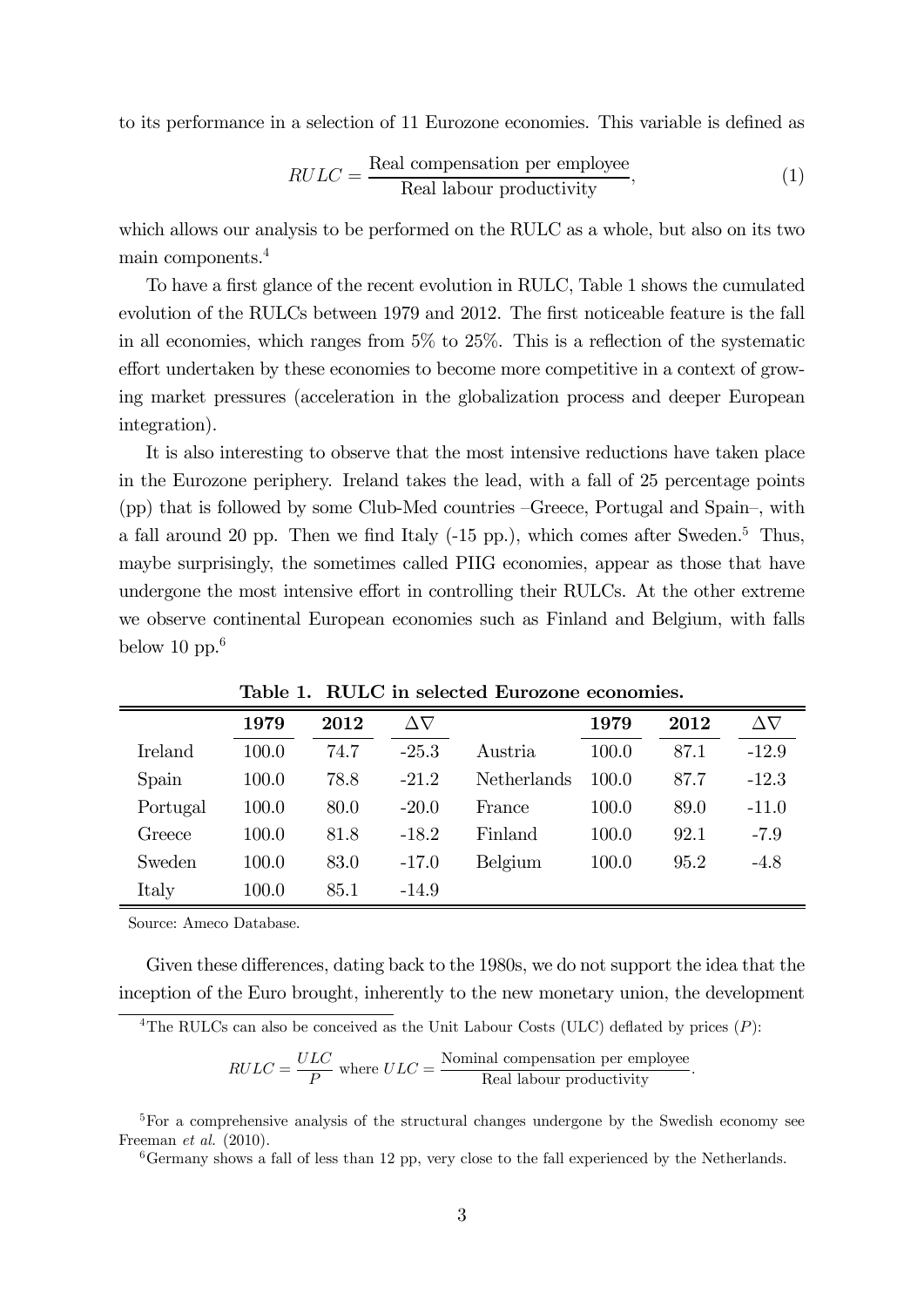of unprecedented external imbalances. We rather see these imbalances as a reflection of a latent structural problem that was exacerbated in the context of a single currency and the impossibility of securing competitive gains through the prevailing, and convenient, management of the exchange rate.

Our hypothesis is that the root of these imbalances is related to the specificities of the growth model in the periphery and core European countries. This hypothesis gets some initial support from a descriptive analysis showing that the periphery economies have mainly relied on capital intensification to counterbalance their otherwise smaller increase in wages. Increases in capital intensity are recognized to boost efficiency, but we argue that this is an inferior strategy than the one followed by the core economies, much more based on technological progress.

To check the validity of our hypothesis, our first target is to evaluate the existence of clusters in the RULCs of some Eurozone economies. The second target is to assess whether these clusters are driven by some of the components in which the RULCs can be decomposed. These are real wages, capital intensity, and technology, the latter two being the drivers of labour productivity and economic growth.

For the clusters to be examined, we first decompose the RULCs into these three components and compute their simulated trajectories when either one or two of the components take their actual values. This provides a first picture of the evolution of the Eurozone economies, in terms of the path followed by their RULCs. Three groups emerge. One with the Club-Med countries, which we classify as capital-intensity driven economies; another one with technology-driven economies such as Belgium, Finland, Ireland, the Netherlands, and Sweden; and a third one with balanced-growth driven economies, where capital intensity and technology have similar explanatory weights. Here we find Austria and France.

To evaluate the existence of clusters, we follow the methodology proposed by Phillips and Sul (2007, 2009) in which different convergence paths can be distinguished among heterogenous economies involved in a convergence process. As explained in Section 4, this heterogeneity is modelled through a nonlinear time varying factor model, which provides flexibility in idiosyncratic behaviour over time —convergence is a dynamic process and across section —since we examine a group of 11 economies.

We find these features particularly appealing to examine the convergence process of the RULCs in the Eurozone. The main reason is that, although economies with different economic size and structure may appear to follow a similar development path, they may converge at different speeds and, therefore, may actually be at different stages of that same path. Moreover, although Phillips and Sul's (2007, 2009) modelling allows for idiosyncratic behaviour, it also retains some commonality across the panel. In particular, it allows to check the convergence to a constant of the heterogeneous time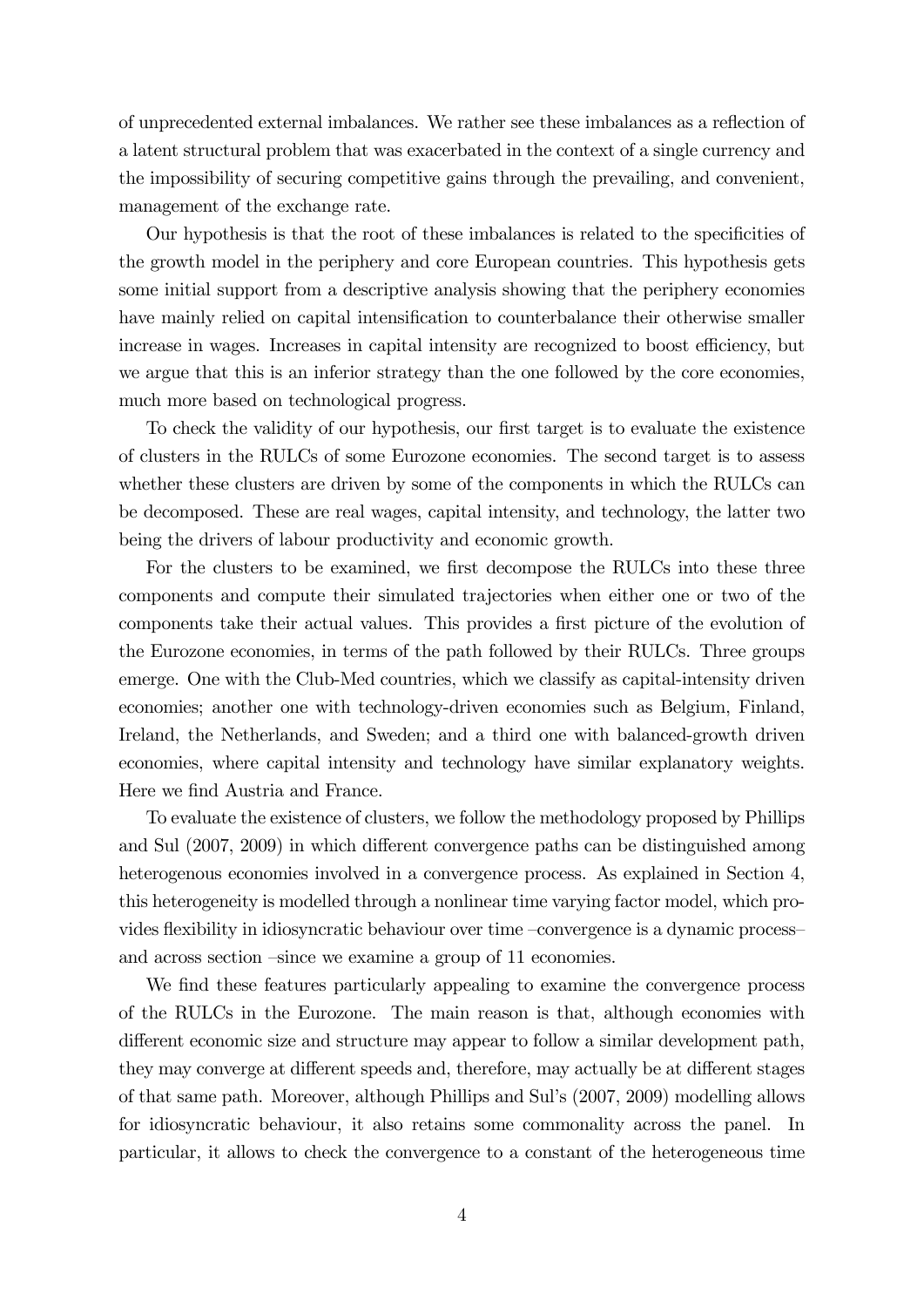varying idiosyncratic components, in which case panel convergence holds.

The cluster analysis involves the actual series of the RULCs and all the simulated scenarios in which these costs are decomposed, each of them accounting for the influence of one, two or three of the RULCs components. We find a wide heterogeneity of clusters both in number —different scenarios deliver a different number of clusters— and composition —the composition of the clusters is not robust across simulations.

Given these results —the expected outcome after years of economic integration was, ex-ante, convergence to a single cluster in all major macroeconomic dimensions—, we question the strategy, originally endorsed by the Maastricht Treaty, of securing nominal convergence without considering real convergence indicators. Rather, we suggest to consider both simultaneously in order to safeguard, or at least strengthen, today's hurt process of European integration.

The rest of the paper is structured as follows. In Section 2, we present a decomposition of the RULCs, which is applied to a broad selection of Eurozone economies in Section 3. In Section 4, we explain the methodology we use for the cluster analysis. Section 5 presents our findings before discussing their major implications in Section 6. Section 7 concludes.

### 2 Analytical decomposition

To study its evolution over time, the real unit labour costs (RULC) can be decomposed in its relevant constituents.

We start by re-writing equation (1) as

$$
RULC_t = \frac{\text{Total real employment compensation}}{\text{Real output}} \text{ or } \frac{w_t}{y_t},\tag{2}
$$

where  $w_t$  denotes real wages or, in other words, the nominal wages deflated by prices  $(W_t/P_t)$ . In turn,  $y_t$  is real output or the nominal output also deflected by prices  $(Y_t/P_t)$ . Under the assumption of a production function with capital  $K_t$ , labour  $L_t$ , and technology  $A_t$  as production factors, (nominal) output per employee  $Y_t/L_t$  can be expressed as:

$$
(Y_t/L_t) = P_t * K_t^{(1-\alpha_t)} * A_t,
$$
\n(3)

where  $\alpha_t$  is the time-varying labour income share.

Inserting (3) in (2) and differentiating, the growth rate of real unit labor costs  $\frac{\Delta(RULC_t)}{RULC_{t-1}}$  can be decomposed as a function of the trajectories of real wages, capital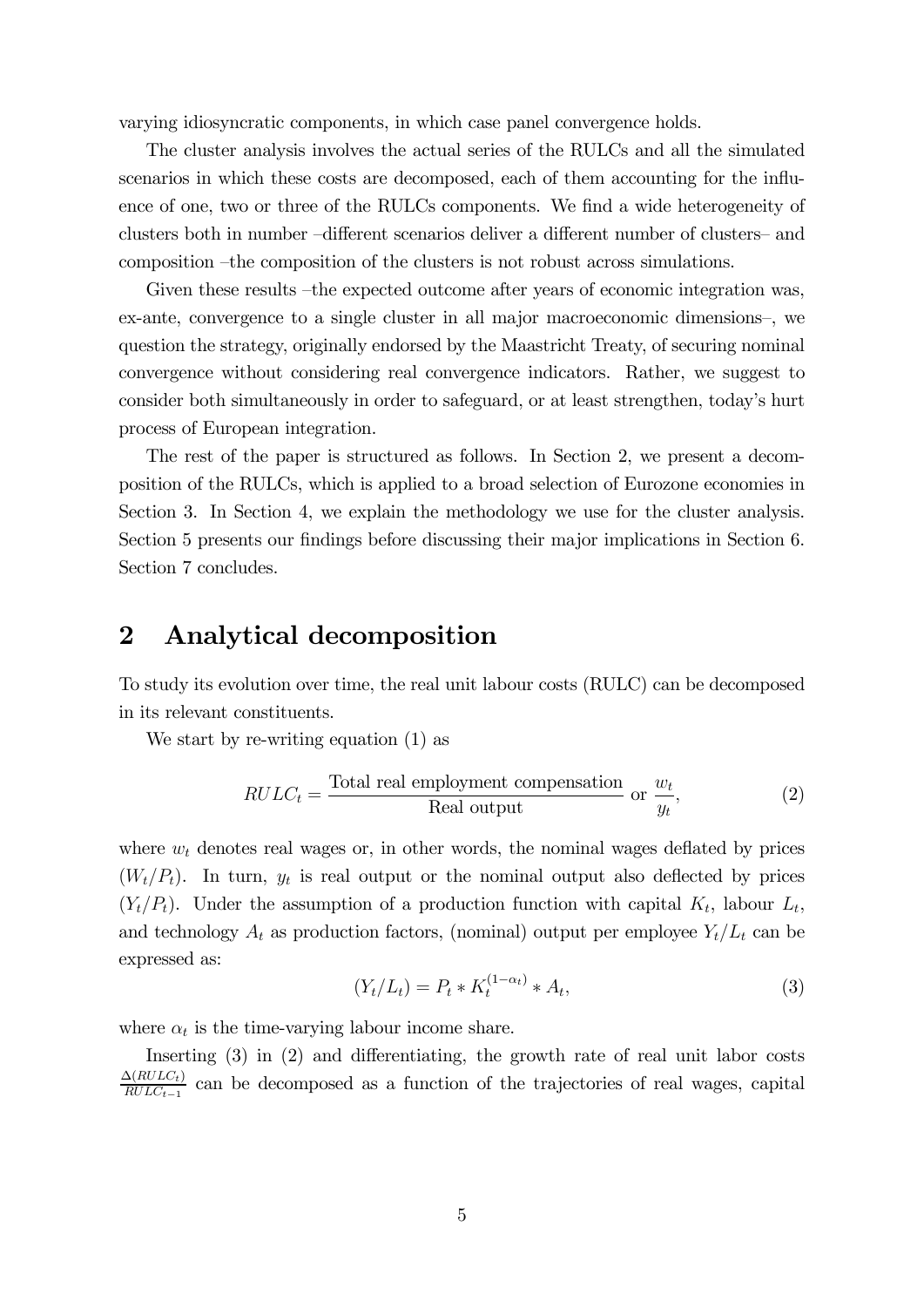intensity, and technological progress.

$$
\frac{\Delta(RULC_t)}{RULC_{t-1}} \approx \left(\frac{\Delta(W_t)}{W_{t-1}} - \frac{\Delta(P_t)}{P_{t-1}}\right) - (1 - \alpha_t) * \frac{\Delta(K_t)}{K_{t-1}} - \frac{\Delta(A_t)}{A_{t-1}}.\tag{4}
$$

The first term in equation (4) accounts for the rise in the  $RULCS$  arising from increases in real compensation per employee. The second and third terms account, respectively, for the fall in the  $RULC_t$  resulting from growing capital intensity and quicker technological progress. It is important to note that these two terms  $-(1 - \alpha_t) *$  $\frac{\Delta(K_t)}{K_{t-1}}$  and  $\frac{\Delta(A_t)}{A_{t-1}}$  are the driving forces of labour productivity, as written in equation (1), and, hence, of economic growth.

Following this decomposition, Table 2 shows the three simulated scenarios that can be computed (we call them Simulations 1, 4 and 7, because new scenarios in between are added below, in Table 7). In Simulation 1, the RULCs only respond to changes in real wages (there is no progress in either capital deepening nor in technological change). In Simulation 4, they respond to real wages and capital intensity (and there is no technological progress). In Simulation 7, the three components are taken into account and the resulting simulation can be interpretted as the overall fit of our decomposition to the actual data.

|              | $\Delta w_t$<br>$\overline{w_{t-1}}$ | $\bar{A}_{t-1}$ | Outcome                               |
|--------------|--------------------------------------|-----------------|---------------------------------------|
| Simulation 1 |                                      |                 | $RULC_{1t}$ in the absence of capital |
|              |                                      |                 | intensity and TFP.                    |
| Simulation 4 |                                      |                 | $RULC_{4t}$ in the absence of         |
|              |                                      |                 | TFP.                                  |
| Simulation 7 |                                      |                 | $RULC_{7t}$ accounted for by the      |
|              |                                      |                 | three components (overall fit).       |

Table 2. Simulated RULCs.

Note: See Table 7, where more scenarios are defined.

### 3 Empirical decomposition

#### 3.1 Data

 $\equiv$ 

We use annual data obtained from the macro-economic database of the European Commission's Directorate General for Economic and Financial Affairs (DG ECFIN). Our sample period runs from 1980 to 2012. Table 3 presents the variables used, together with the corresponding codes in the Ameco Database.

Figure A1 in the Appendix compares the actual growth rates of the RULCs with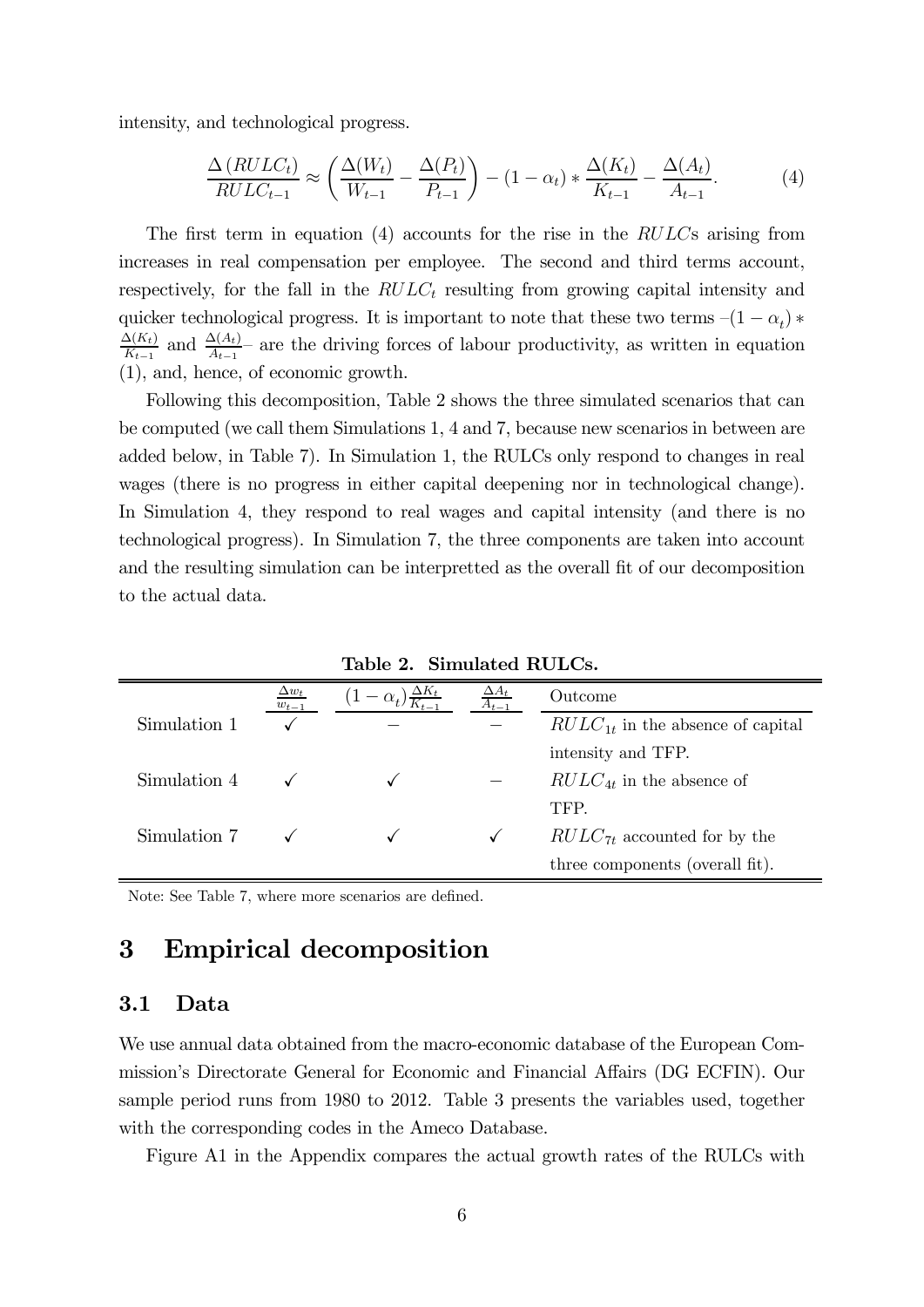those obtained from the decomposition proposed in equation (4). One relevant feature of this decomposition is the existence of non-negligible differences between the actual and the simulated trajectories of the RULCs in the 1960s and the 1970s. In levels, these differences end up producing significant discrepancies which would blur the picture obtained with the decomposition analysis. This is the reason why we have excluded these two decades and decided to depart in 1979 and focus on the changes occurred in the 1980s, 1990s, and 2000s. On one side, this still give us enough degrees of freedom to safely conduct the cluster exercise. On the other side, this restricts the analysis to the aftermath of the oil price shocks and excludes noise from the structural break that these shocks caused on all advanced economies.

| Variable                                                   | Notation         | Code         |
|------------------------------------------------------------|------------------|--------------|
| Real unit labour cost                                      | RULC             | QLCD         |
| Nominal compensation per employee                          | W                | <b>HWCDW</b> |
| Labour income share                                        | $\alpha$         | ALCD         |
| Net capital stock at constant prices per person employed   | K                | <b>RKNDE</b> |
| <b>Total Factor Productivity</b>                           | A                | <b>ZVGDF</b> |
| Price deflator for Gross Domestic Product at market prices | $\boldsymbol{P}$ | PVGD         |

Table 3. Definitions and codes.

Note: the Codes correspond to Ameco Database variables.

#### 3.2 Evolution by components

Table 4 shows the evolution of the RULCs (as in Table 1) and each of its components up to 2012 departing from an index value 100 corresponding to 1979. As we know from Table 1, the RULCs have fallen relatively more in the periphery economies than in the non-periphery ones. They have fallen by 19.9 percent, on average, in Greece, Ireland, Italy, Portugal, and Spain, which is almost twofold the 10.6 percent fall achieved, on average, by the others.

The larger reduction in the overall RULC index in the periphery coincides with a smaller increase in wages  $(44.5\% \text{ vs. } 51.7\%$ , respectively, each of the two areas) and a substantial larger increase in the capital intensity component (37.7 vs. 20.8 percent). In contrast, the evolution of the TFP component in the Core economies has been much more dynamic, showing an average increase of 38.9 percent, in clear contrast with the 17.8 percent rise observed in the Mediterranean ones. Ireland is excluded from this last calculation, as it has been a clear exception with an important cumulative growth both in capital intensity and, especially, in TFP with a 89.6 percent increase.

Beyond the identification of these two groups, a further crucial result is that in none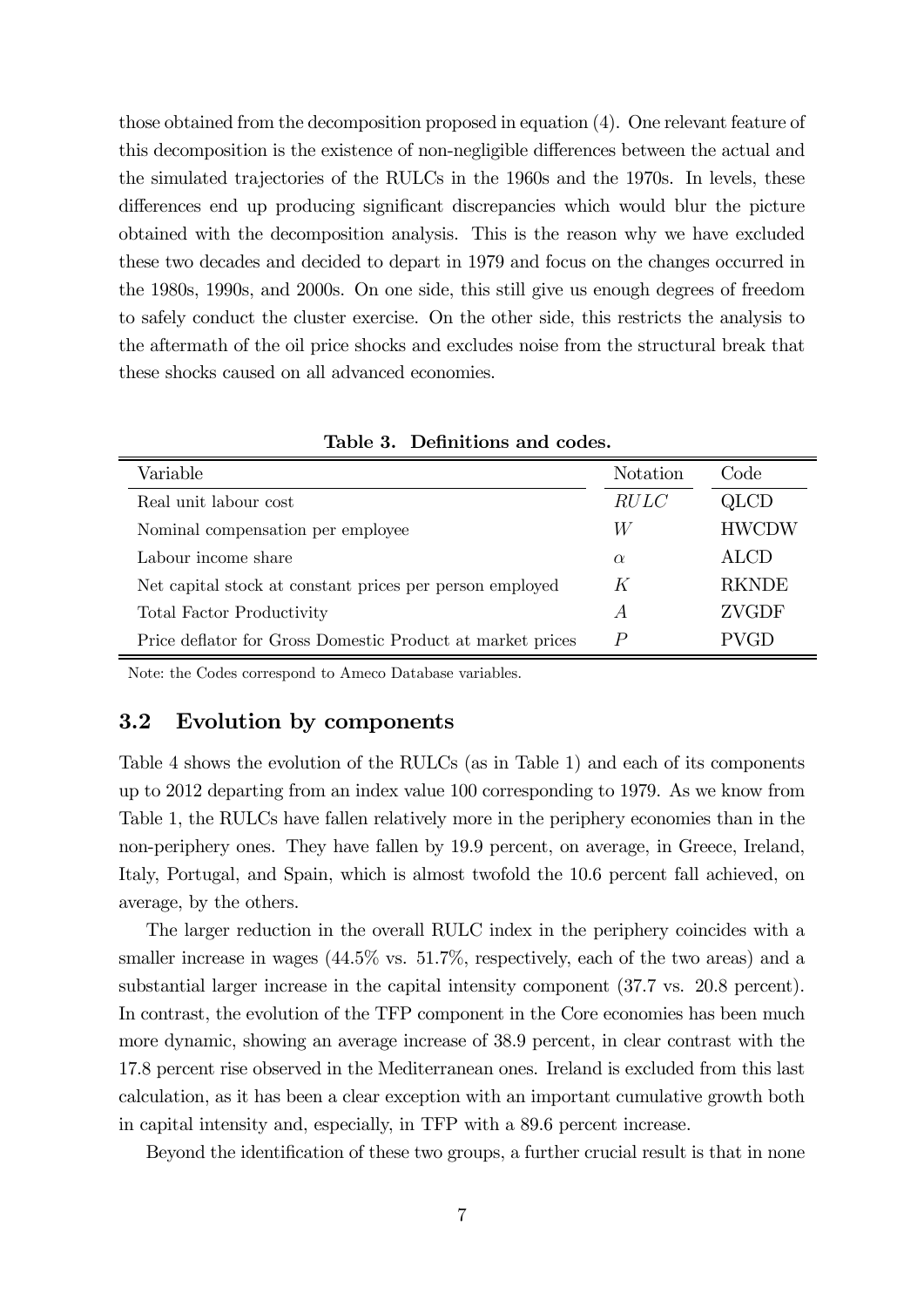of these economies wages have progressed much beyond their sustainable growth. By sustainable growth we mean one that is consistent with the progress of technology.

Indeed, following any standard growth model, the reference wage growth would be set according to technological change so as to ensure a long-run balanced growth path. Denoting  $\gamma_a$  as the growth rate of technology,  $\gamma_k$  as the growth rate of capital accumulation (per employee), and  $\gamma_w$  the growth rate of wages, a balanced growth path would satisfy:

$$
\gamma_w = \gamma_k = \gamma_a. \tag{5}
$$

On this account it is worthwhile noting that the evolution of the periphery economies since the end of the 1970s is, in general, closer to the above standard theoretical rule. With the exception of Portugal, wages in these countries have evolved closer to the levels granted by technological progress than in most non-periphery countries. But this is not the only significant trait. It can also be observed that capital intensity has also progressed more, relative to technology, in the periphery (with the exception of Ireland) than in the non-periphery economies.

|               | 1979  |                                    |                                  |                                                  |                                       |                     |                      |
|---------------|-------|------------------------------------|----------------------------------|--------------------------------------------------|---------------------------------------|---------------------|----------------------|
|               |       | $\frac{\Delta RULC_t}{RULC_{t-1}}$ | $\Delta w_t$<br>$w_{t-1}$<br>(I) | $(1-\alpha_t)\frac{\Delta K_t}{K_{t-1}}$<br>(II) | $\frac{\Delta A_t}{A_{t-1}}$<br>(III) | $\frac{(I)}{(III)}$ | $\frac{(II)}{(III)}$ |
| Periphery     |       |                                    |                                  |                                                  |                                       |                     |                      |
| Greece        | 100.0 | 81.8                               | 104.7                            | 129.5                                            | 100.2                                 | 104\%               | 129%                 |
| Ireland       | 100.0 | 74.7                               | 197.2                            | 138.6                                            | 189.6                                 | 104\%               | 73%                  |
| Italy         | 100.0 | 85.1                               | 122.7                            | 125.5                                            | 116.5                                 | 105%                | 108%                 |
| Portugal      | 100.0 | 80.0                               | 169.5                            | 154.9                                            | 137.6                                 | 123%                | 113%                 |
| Spain         | 100.0 | 78.8                               | 128.3                            | 139.8                                            | 116.9                                 | 110%                | 120%                 |
| Average       | 100.0 | 80.1                               | 144.5                            | 137.7                                            | 132.2                                 | 109%                | 109%                 |
| Non-periphery |       |                                    |                                  |                                                  |                                       |                     |                      |
| Austria       | 100.0 | 87.1                               | 152.4                            | 129.7                                            | 133.9                                 | 114%                | 97%                  |
| Belgium       | 100.0 | 95.2                               | 148.3                            | 118.0                                            | 129.4                                 | 115%                | 91\%                 |
| Finland       | 100.0 | 92.1                               | 182.3                            | 120.4                                            | 159.8                                 | 114%                | 75%                  |
| France        | 100.0 | 89.0                               | 137.9                            | 126.7                                            | 122.9                                 | 112%                | 103%                 |
| Netherlands   | 100.0 | 87.7                               | 136.3                            | 115.6                                            | 132.8                                 | 103%                | 87%                  |
| Sweden        | 100.0 | 83.0                               | 153.9                            | 123.5                                            | 149.4                                 | 103%                | 83\%                 |
| Average       | 100.0 | 89.4                               | 151.7                            | 120.8                                            | 138.9                                 | 109%                | 88%                  |

Table 4. RULCs and components: index  $100 = 1979$  and values in 2012.

Source: Own decomposition based on official European Commission data (Ameco Database).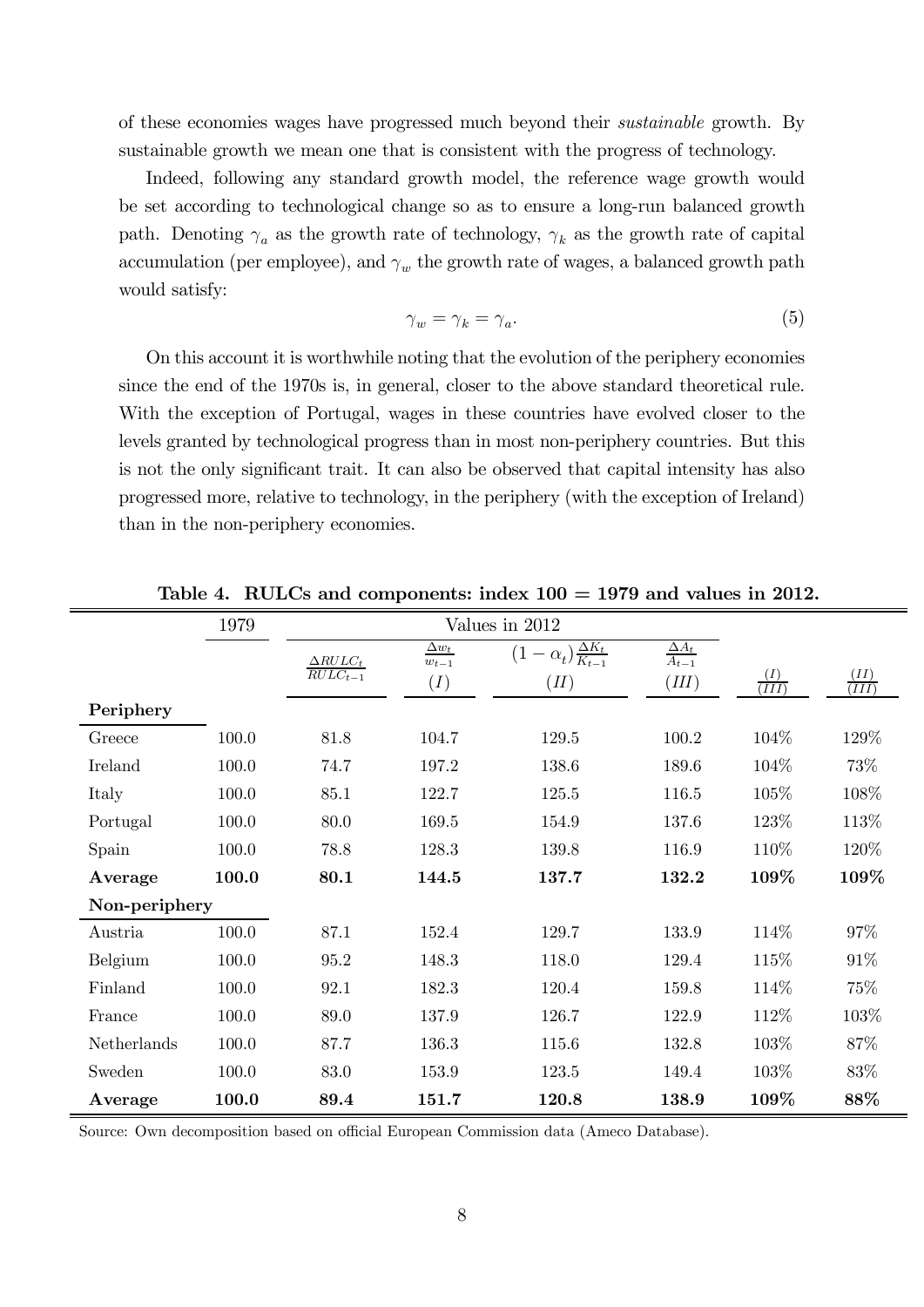From these results, we draw the following preliminary conclusions. First, the relative trajectories of wages and capital intensity uncover the two channels by which the periphery countries have succeeded in reducing the RULCs by far more than the nonperiphery ones. Second, we hypothesize that the problem underlying the lack of real convergence is not originated in the labour market but, rather, in the different speed of technological progress, which is what effectively leads wage setting and the capital accumulation process.

In addition, because the evaluation of these ratios is silent on the relative magnitude of each component's influence on the RULCs, we next look at the detailed contribution of each of these components to the evolution of the RULCs.

#### 3.3 Scenarios

Figures 1, 2 and 3 group the 11 Eurozone economies considered according to the intensity at which the growth drivers —capital intensity and technological progress— have counterbalanced the rise in the RULCs stemming from real wage growth.



Figure 1. Capital-intensity driven economies.

Source: Own decomposition based on official European Commission data (Ameco Database).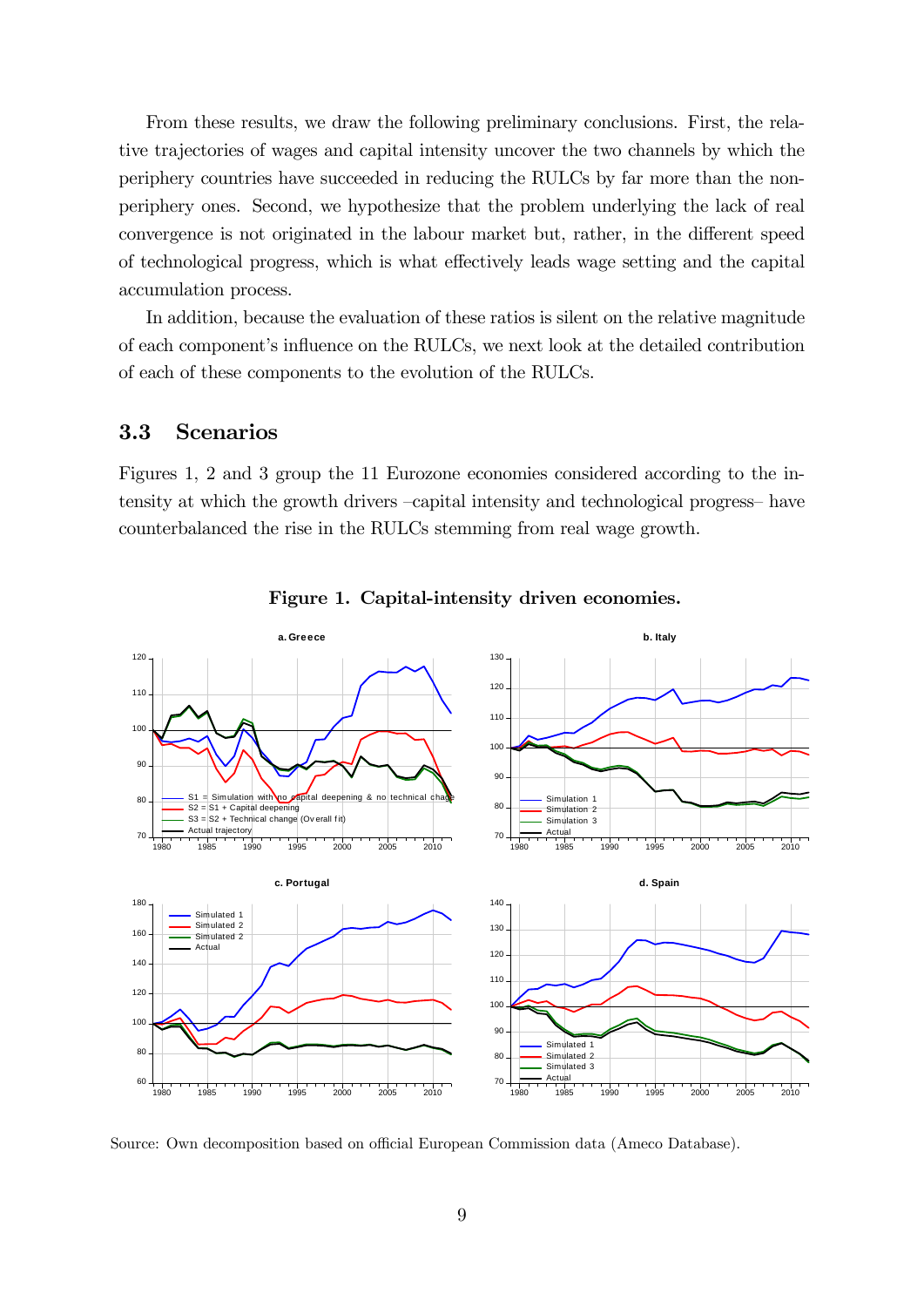The black line depicts the actual trajectory, which is closely tracked by the line in green resulting from Simulation 7 in Table 2 (i.e., the one with the three components providing the overall fit of the decomposition). This is an indication that the decomposition analysis provides a faithful account of the incidence of each component in the aggregate evolution of the RULCs.



Figure 2. Technology driven economies.

Source: Own decomposition based on official European Commission data (Ameco Database).

The blue line accounts for the upward effect that the growth in real wages exert, while the red line incorporates (on top of the effect of the growth in real wages) the downward influence of capital intensity. In this way, the distance in 2012 between the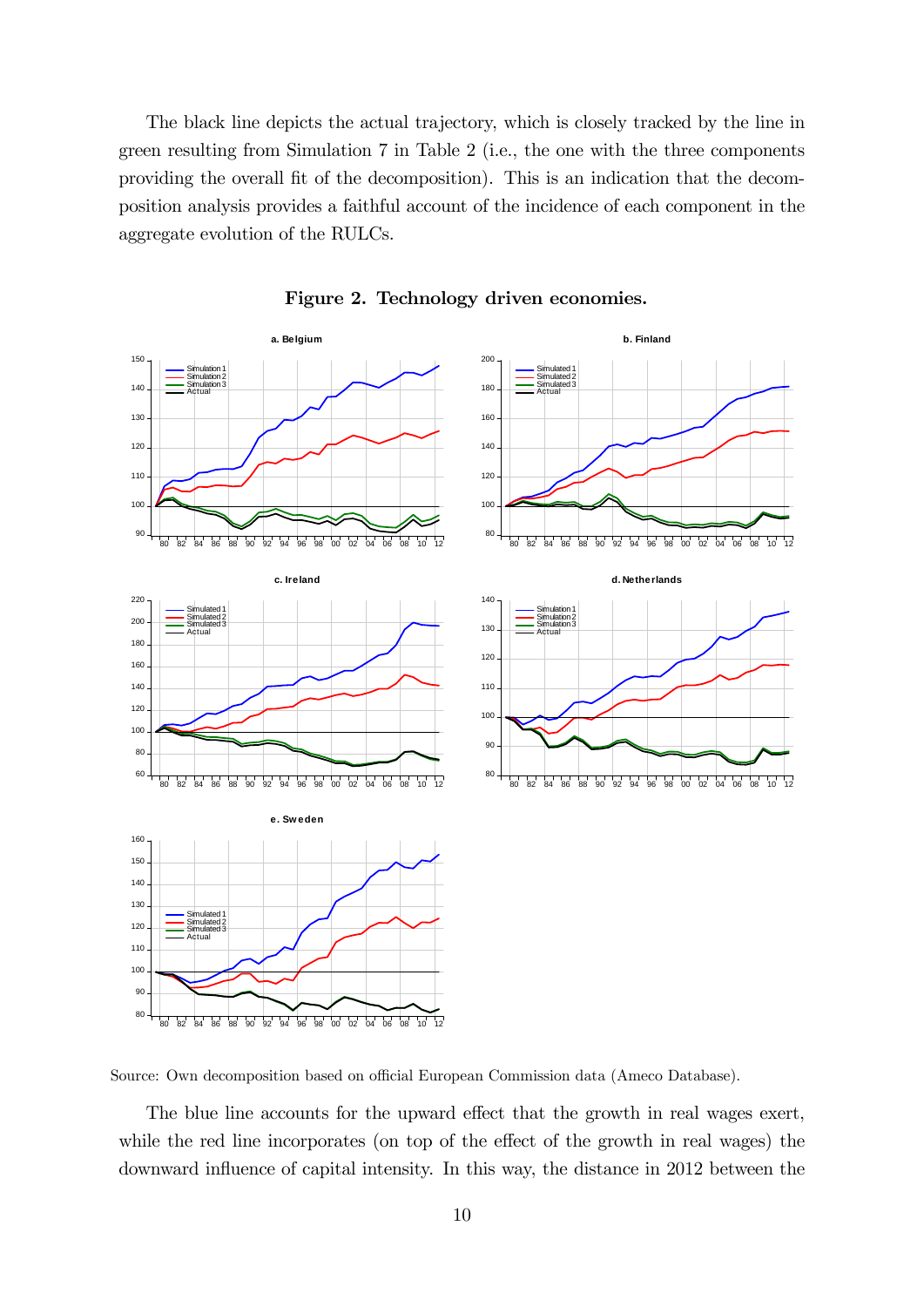blue and the red lines is an indication of the cumulated counterbalancing effect of capital intensity on the RULCs since 1979, while the distance between the red and green lines is an indication of the incidence of technological progress.

As it is the case for the countries plotted in Figure 1, proximity of the red and green lines is an indication that technological progress has been weak in last decades. This is the reason why these economies are grouped under the label of capital intensity driven economies.

In turn, in the economies plotted in Figure 2, the cumulative impact of technological progress is much wider and explain a much larger proportion than capital intensity of the shift from the RULCs when real wages are the only driving force to the actual lower value they take in 2012. These are, therefore, the group of technology driven economies with regard to the path followed by their RULCs.

Then in Figure 3 we have the two balanced driven economies in the sense that neither capital intensity nor technological progress dominate in explaining the downward trajectory of the RULCs once accounted for the rise in real wages.



#### Figure 3. Balanced driven economies.

Source: Own decomposition based on official European Commission data (Ameco Database).

Table 5 provides more detailed information on the precise values of the RULCs under the scenarios considered. The first block of columns provides the final values taken by the RULCs under the different scenarios considered in Table 2 and plotted in Figures 1 to 3 (we call them A, B, and C). Note that the value in C, resulting from simulation 7, is very close to the actual values of the RULCs in 2012 (in first column of Table 4).

The second block exploits this information to obtain the change in the RULCs due to the evolution of real wages  $(=A-100,$  where 100 is the departing index value), of capital intensity  $(=B-A)$ , and technological progress  $(=C-B)$ . It can be observed that, with the exception of Portugal, the Club-Med economies experienced relatively mild increases in the RULCs in response to real wages —below 30 percentage points. On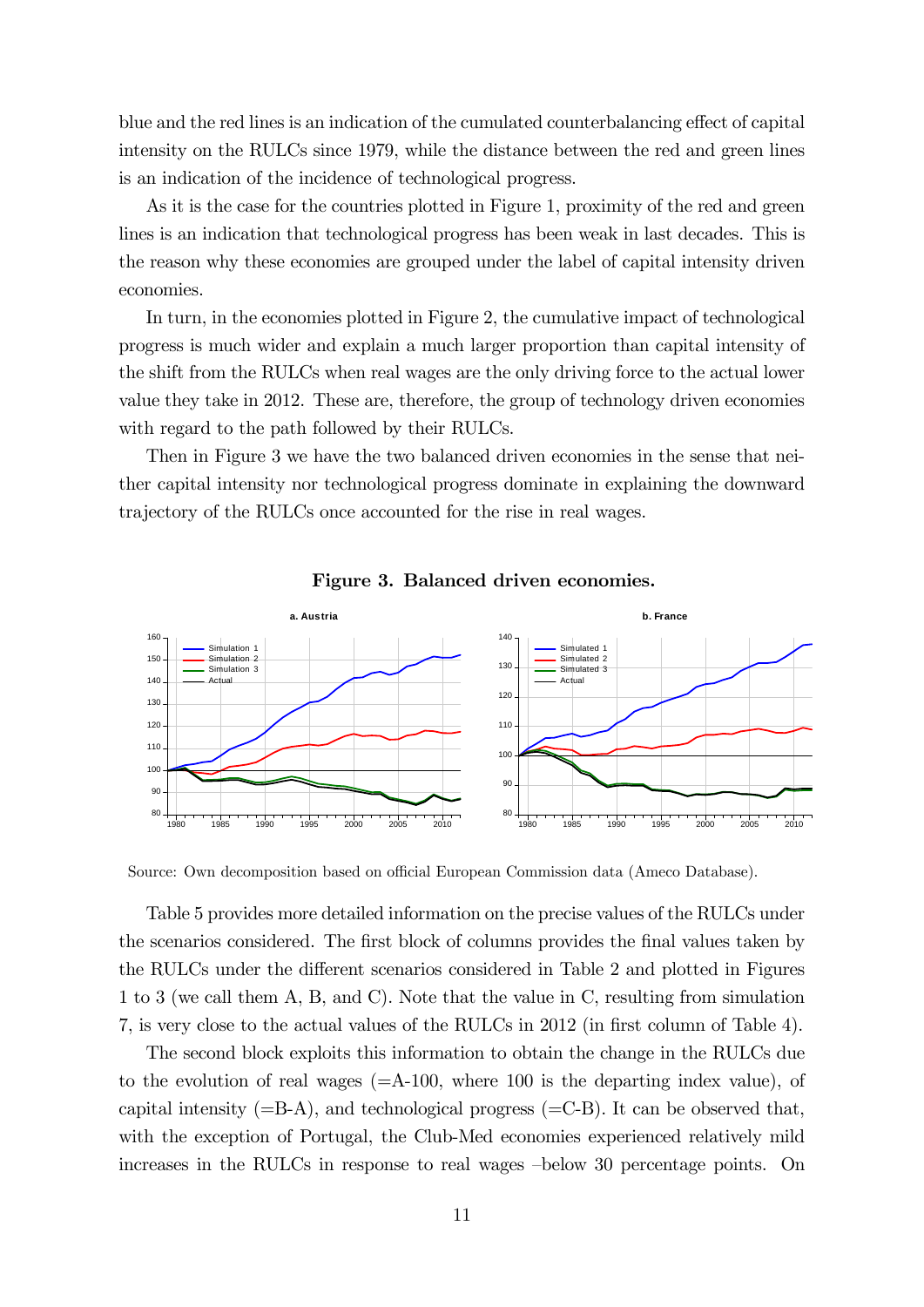the contrary, in the rest of economies this value was above 30 percentage points. This contrasted patterns is a reflection of differences in the progress of labour productivity.

| Table 5. RULUs and components.          |       |                |      |  |           |                       |         |       |                                 |
|-----------------------------------------|-------|----------------|------|--|-----------|-----------------------|---------|-------|---------------------------------|
|                                         |       | Simulations    |      |  |           | Changes explained by: |         |       | $%$ growth drivers <sup>*</sup> |
|                                         | S1    | S <sub>4</sub> | S7   |  | $w_t$     | $(1-\alpha_t)K_t$     | $A_t$   |       |                                 |
|                                         | (A)   | (B)            | (C)  |  | $(A-100)$ | $(B-A)$               | $(C-B)$ | (B-A) | $(C-B)$<br>$A-C$                |
| Capital-intensity driven gains in RULCs |       |                |      |  |           |                       |         |       |                                 |
| Greece                                  | 104.7 | 80.3           | 79.7 |  | 4.7       | $-24.4$               | $-0.7$  | 97.4  | 2.6                             |
| Italy                                   | 122.7 | 97.8           | 83.5 |  | 22.7      | $-25.0$               | $-14.3$ | 63.6  | 36.4                            |
| Portugal                                | 169.5 | 109.4          | 79.3 |  | 69.5      | $-60.1$               | $-30.1$ | 66.7  | 33.3                            |
| Spain                                   | 128.3 | 91.7           | 78.1 |  | 28.3      | $-36.6$               | $-13.6$ | 73.0  | 27.0                            |
| Technology driven gains in RULCs        |       |                |      |  |           |                       |         |       |                                 |
| Belgium                                 | 148.3 | 125.8          | 96.9 |  | 48.3      | $-22.4$               | $-28.9$ | 43.7  | 56.3                            |
| Finland                                 | 182.3 | 151.6          | 93.2 |  | 82.3      | $-30.7$               | $-58.3$ | 34.5  | 65.5                            |
| Ireland                                 | 197.2 | 142.5          | 73.6 |  | 97.2      | $-54.7$               | $-68.9$ | 44.3  | 55.7                            |
| Netherlands                             | 136.3 | 118.0          | 88.3 |  | 36.3      | $-18.3$               | $-29.7$ | 38.2  | 61.8                            |
| Sweden                                  | 153.9 | 124.6          | 82.8 |  | 53.9      | $-29.3$               | $-41.7$ | 41.2  | 58.8                            |
| Balanced driven gains in RULCs          |       |                |      |  |           |                       |         |       |                                 |
| Austria                                 | 152.4 | 117.6          | 87.4 |  | 52.4      | $-34.8$               | $-30.2$ | 53.5  | 46.5                            |
| France                                  | 137.9 | 109.0          | 88.3 |  | 37.9      | $-29.0$               | $-20.6$ | 58.4  | 41.6                            |

Table 5. RULCs and components.

Notes: S1, S4 and S7 correspond to Simulations 1, 4, and 7, as defined in Table 2;  $*$ : indicates the relative share of capital intensity and technological progress on the overall downward impact of these growth drivers on RULCs. Source: Own decomposition based on official European Commission data (Ameco Database).

The sources of these differences can be assessed by looking at the contributions of the two growth drivers, capital intensity and technological change.7 On this account, no clear pattern can be perceived when looking at the role played by capital intensity in percentage point changes. In particular, with the exception of Portugal, the rest of the Club-Med countries have values between -24 and -37 pp, whereas (with the exception of Ireland), the rest of economies have values between  $-18$  and  $-35$ . There is, therefore, a

<sup>&</sup>lt;sup>7</sup>Note that the addition of the values in the second block of columns gives essentially the same information than Simulation 7 (the C column). In the case of Greece, for example,  $4.7(-24.4)-(0.7)=$ 20.3, which is the fall in the RULC explained by our decomposition analysis (from 100 to 79.7, which is the value in the C column).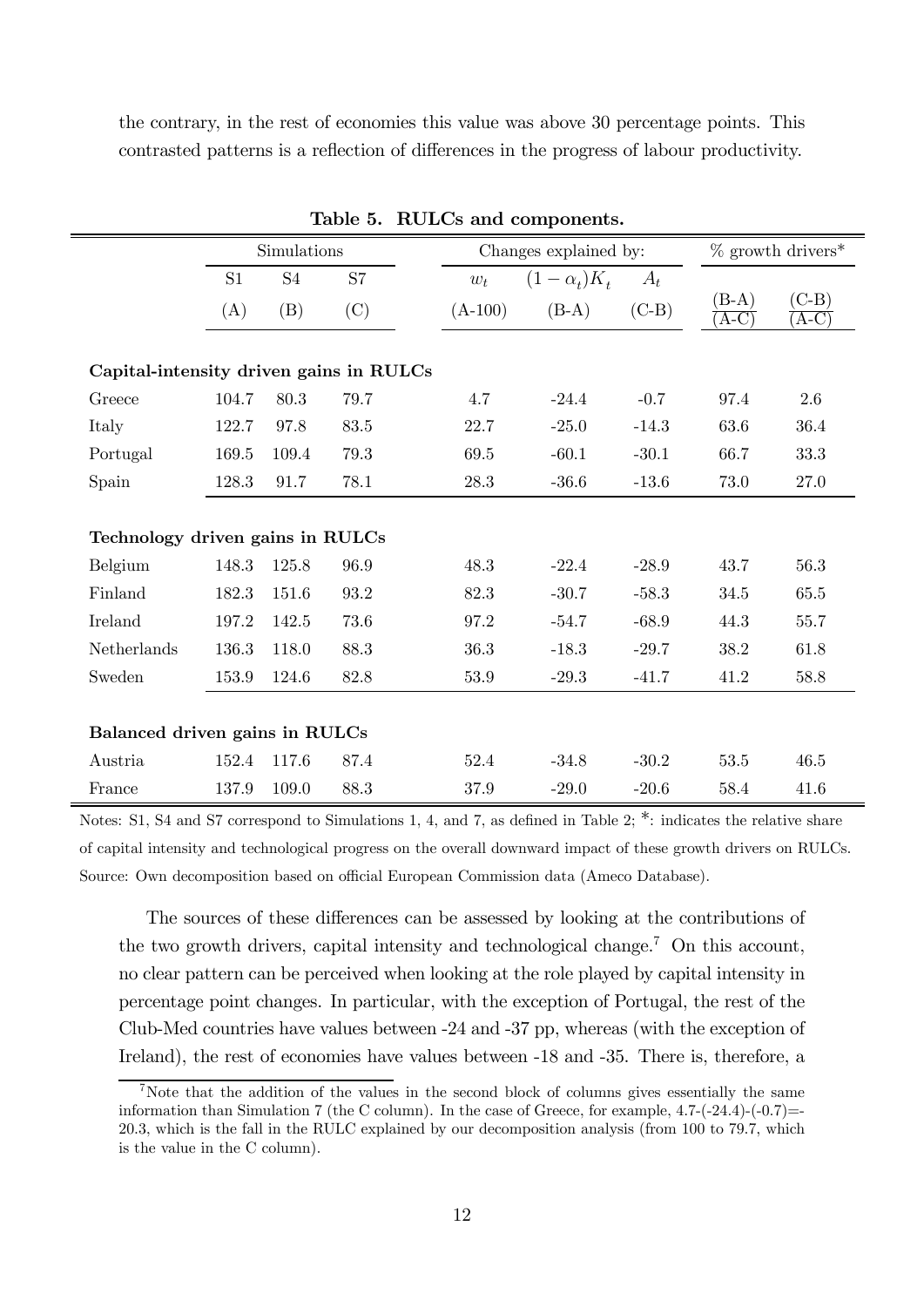relatively homogeneous impact of the progress in capital accumulation on the reduction of the RULCs in the late decades across Eurozone countries.

The main difference, in this context, can be found in the contribution of technological progress to the fall of these costs, which has been very poor in the Club-Med economies (bar Portugal), but large in the other ones (bar France, which is in between the two groups and, on this respect, resembles its Mediterranean neighbours). This can be easily seen through the third block of columns in Table 5, where information is provided on the relative share of capital intensity and technological progress in explaining the overall downward contribution of these growth drivers to the fall of the RULCs.

In the Club-Med economies, the fall in RULCs have been mainly driven by progress in capital intensity which accounts, at least, for 66.3% of the fall as in Italy. This leaves technological progress to account, on average in Italy, Portugal, and Spain, for a third of the fall in the RULCs. Greece is an extreme case where the contribution of TFP has been almost non-existent.

Belgium, Finland, Ireland, the Netherlands, and Sweden have in common a contribution of TFP which is explains at least 55% of the fall, and reaches two thirds in Ireland. This the group of economies with technology driven gains in RULCs.

Finally, Austria and France take an intermediate position with a balanced contribution of the growth drivers to the fall in RULCs. The capital intensity share is around 55%, and thus significantly lower than in the Club-Med economies, while the share of technological progress is around 45%, and thus significantly lower than in the Nordic and Continental European countries.

From this analysis, we conclude that differences in the speed of technological progress is a major determinant of the unlike evolution of the RULCs in the Eurozone countries. Note that this conclusion is endorsed by the prediction, from any standard neoclassical growth model, that technology is the key growth driver and, hence, the critical factor allowing for capital accumulation and wage growth in the long-run. To confirm this finding, we now turn to a cluster analysis seeking to classify these economies into significantly homogeneous groups according to the individual and joint influence of the RULCs components.

### 4 Cluster analysis

The panel data model by Phillips and Sul (2007) has been proposed to represent the behavior of economies in transition allowing for different convergence paths with heterogeneous individuals. Heterogeneity is formulated as a nonlinear time varying factor model which provides flexibility in idiosyncratic behaviour over time and across section. These features of the model are very appealing in the case of convergence in the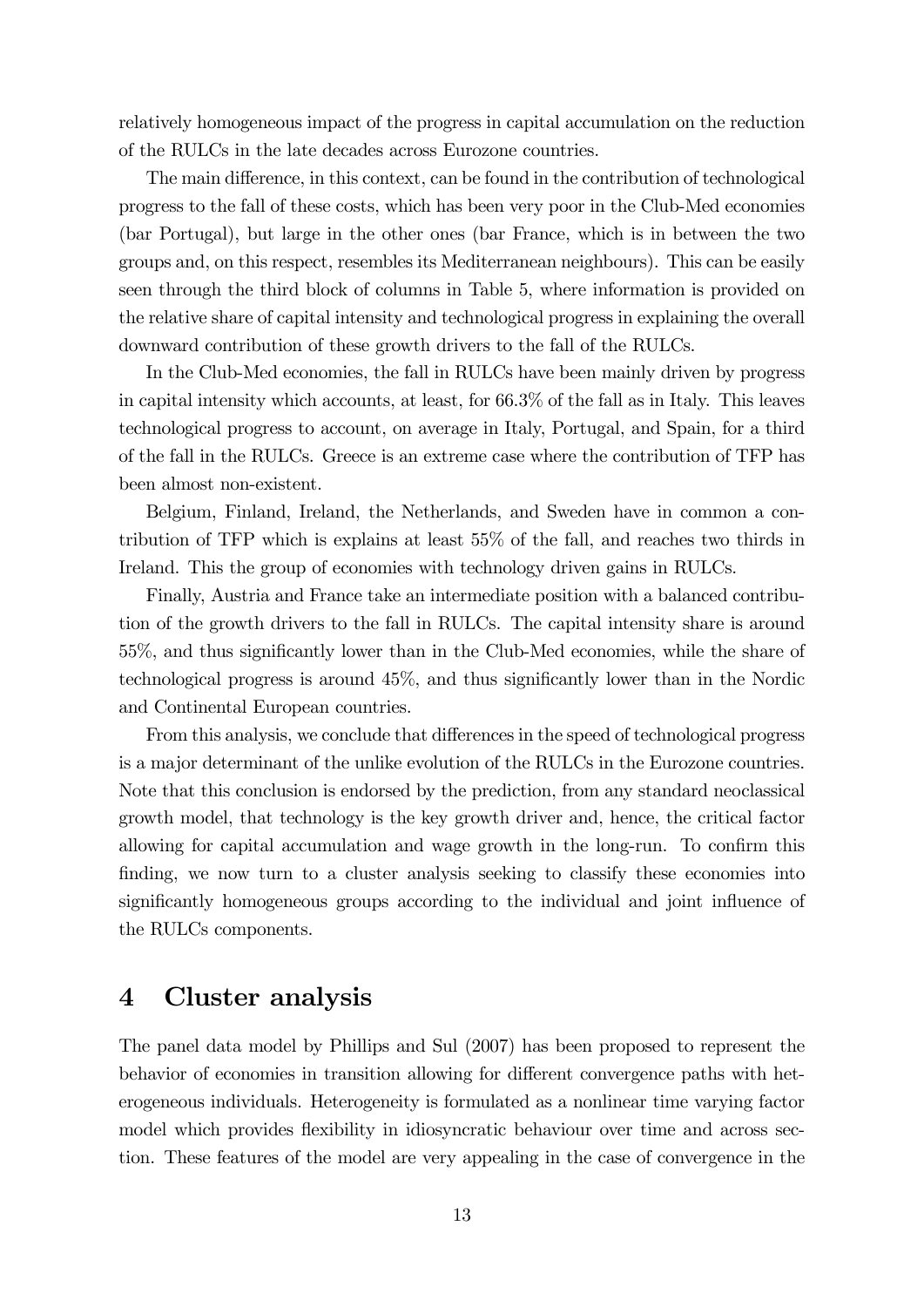euro zone. Countries with different economic size and structure may appear to follow a similar development path but at different speeds so that they are currently at different stages on that path. The effect on technological and capital accumulation caused by the different economic policies in different countries may also be important to explain different speed of convergence. The model allows for idiosyncratic behaviour and also retains some commonality across the panel meaning that when the heterogeneous time varying idiosyncratic components converge over time to a constant, panel convergence holds.

The starting point of the test is a simple factor model:

$$
X_{it} = \delta_i \mu_t + \varepsilon_{it} \tag{6}
$$

where  $\delta_i$  measures the idiosyncratic distance between some common factor  $\mu_t$  and the systematic part of  $X_{it}$ . This model seeks to capture the evolution on the individual  $X_{it}$  in relation to  $\mu_t$  by means of its two idiosyncratic elements, that is, the systematic element  $\delta_i$  and the error  $\varepsilon_{it}$ . Phillips and Sul (2007) modified this initial model by allowing the systematic idiosyncratic element to evolve over time, thereby accommodating heterogeneous agent behavior and evolution within that behavior by means of a time-varying factor-loading coefficient  $\delta_{it}$ . Furthermore, they allow  $\delta_{it}$  to have a random component, which absorbs  $\varepsilon_t$  in equation (6) and allows for possible convergence behavior in  $\delta_{it}$  over time in relation to the common factor  $\mu_t$ . The new model has the following time varying representation:

$$
X_{it} = \delta_{it} \mu_t. \tag{7}
$$

The time varying representation in (7) can be used to separate common from idiosyncratic components in the traditional decomposition of panel data:

$$
X_{it} = g_{it} + a_{it},\tag{8}
$$

where  $g_{it}$  embodies systematic components, including permanent components that give rise to cross section dependence, and  $a_{it}$  represents a transitory component. Transformation of equation  $(8)$  to equation  $(7)$  is given by:

$$
X_{it} = \left(\frac{g_{it} + a_{it}}{\mu_t}\right) = \delta_{it}\mu_t
$$
\n(9)

for all *i* and *t*. In this way,  $X_{it}$  is decomposed in a single common component  $\mu_t$  and a idiosyncratic one  $\delta_{it}$ , both being time-varying.

The simple econometric representation in (7) can be used to analyze growth conver-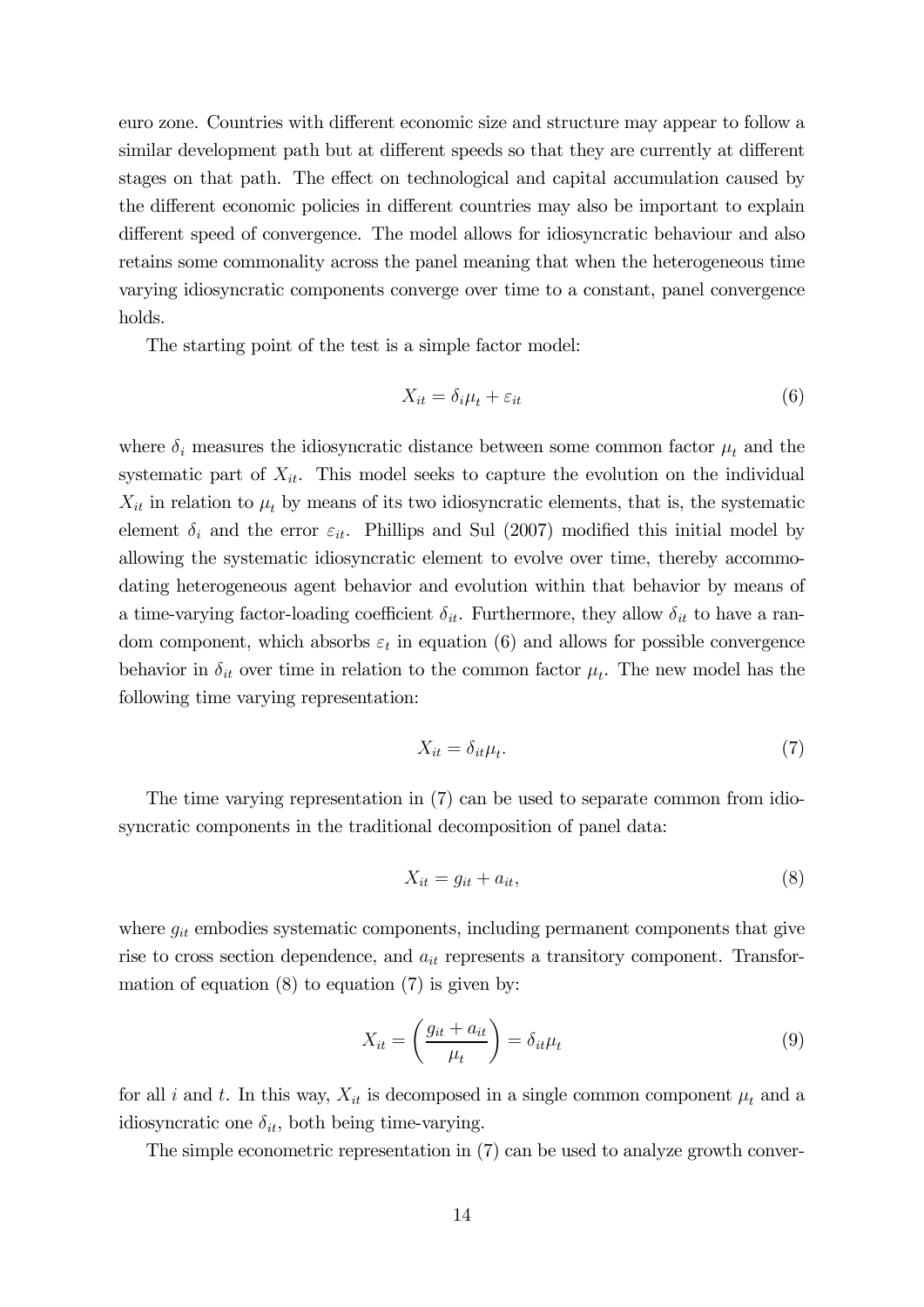gence by testing whether the factor loadings  $\delta_{it}$  converge. Phillips and Sul (2009) proposed a modification of the neoclassical growth model so that technological growth rates differ across and over time and are endogenously determined. To account for temporal and transitional heterogeneity, Phillips and Sul (2009) introduced time-heterogeneous technology by allowing technological progress,  $A_{it}$ , to follow a path of the form  $A_{it}$  $A_0e^{x_{it}t}$ . Under this heterogeneous technology the individual transition path of log per capita real income,  $log y_{it}$ , evolves as:

$$
\log y_{it} = \log \tilde{y}_i^* + \log A_{i0} + [\log \tilde{y}_{i0} - \log \tilde{y}_i^*]e^{-\beta_{it}t} + x_{it}t \tag{10}
$$

where  $\tilde{y}_0$  and  $\tilde{y}_i^*$  denote initial and steady-state levels of effective log per capita real income and  $\beta_{it}$  is a time-varying speed of adjustment.

Equation (10) can be expressed in the form of equation (7):

$$
\log y_{it} = \log \tilde{y}_i^* + \log A_{i0} + [\log \tilde{y}_{i0} - \log \tilde{y}_i^*]e^{-\beta_{it}t} + x_{it}t = a_{it} + x_{it}t = \delta_{it}\mu_t \tag{11}
$$

where  $x_{it}$  is presumed to have some elements that are common across countries so that countries share a common growth component,  $\mu_t$ . This common component can represent commonly available world technology such as the industrial and scientific revolutions and internet technology. Thus, the dynamic factor formulation  $\delta_{it} \mu_t$  involves the growth component  $\mu_t$  that is common across countries and individual transition factors  $\delta_{it}$  which measures the transition path of an economy to a common steadystate growth path determined by  $\mu_t$ . During transition,  $\delta_{it}$  depends on the speed of convergence parameter  $\beta_{it}$ , the rate of technological progress parameter  $x_{it}$  and the initial technical endowment and steady state levels through the parameter  $a_{it}$  (Phillips and Sul, 2009, p. 1158).

Phillips and Sul (2007) proposed to model the transition elements  $\delta_{it}$  by the construction of a relative measure of the transition coefficients:

$$
h_{it} = \frac{X_{it}}{\frac{1}{N} \sum_{i=1}^{N} X_{it}} = \frac{\delta_{it}}{\frac{1}{N} \sum_{i=1}^{N} \delta_{it}},
$$
\n(12)

which measures the loading coefficient  $\delta_{it}$  in relation to the panel. The variable  $h_{it}$ is called the relative transition path, and traces out an individual trajectory for each i relative to the panel average. So,  $h_{it}$  measures region is relative departure from the common steady-state growth path  $\mu$ . When there is a common limiting transition behavior across regions, we have  $h_{it} = h_t$  across i, and when there is ultimate growth convergence then  $h_{it} \longrightarrow 1$  for all  $i$  as  $t \longrightarrow \infty$ .

Next, Phillips and Sul (2007) construct the cross-sectional mean square transition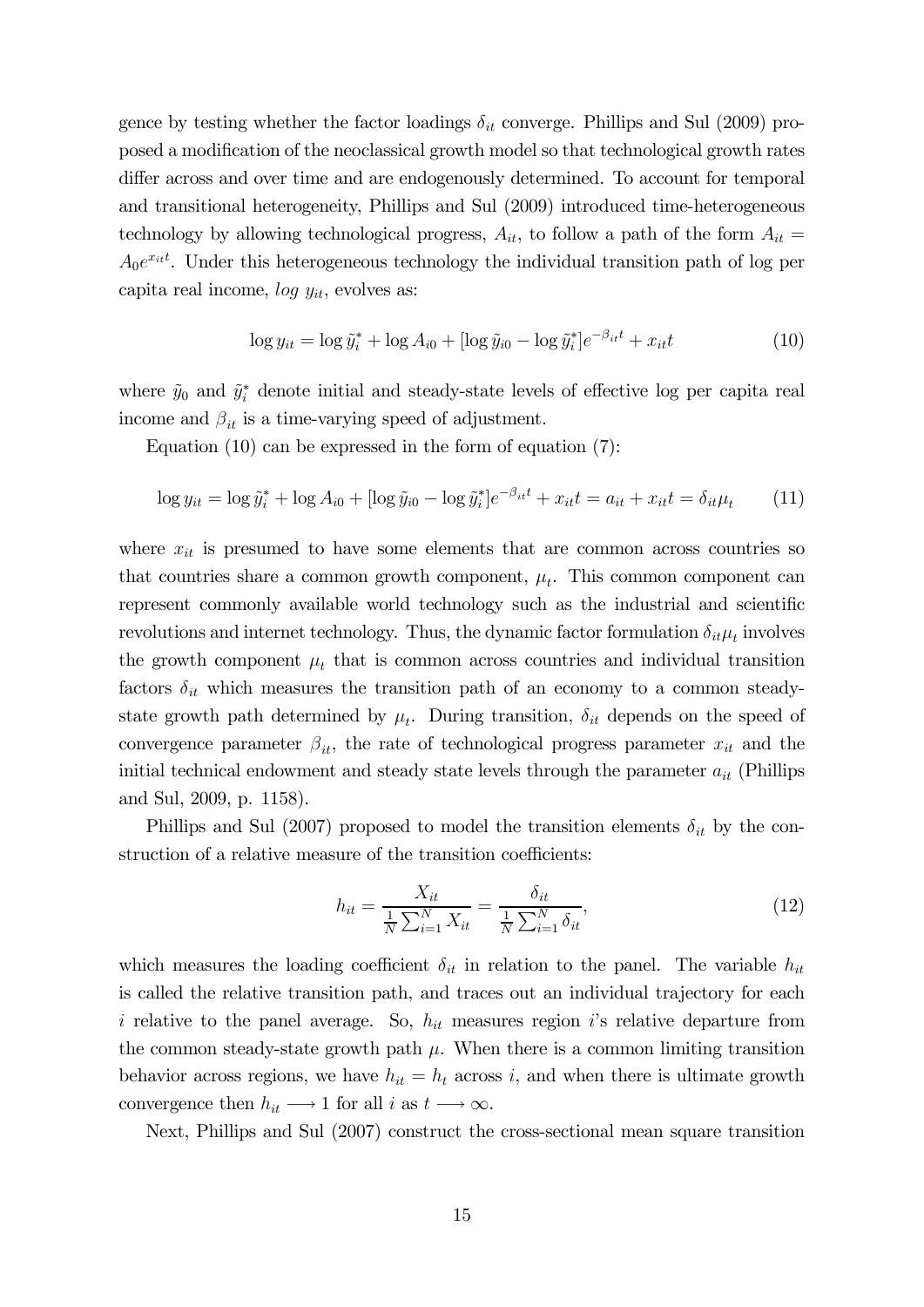differential  $H_1/H_t$  where:

$$
H_{it} = \frac{1}{N} \sum_{i=1}^{N} \left(\hat{h}_{it} - 1\right)^2
$$
 (13)

and measures the distance of the panel from the common limit.

To formulate a null hypothesis of growth convergence, the authors proposed a semiparametric model for the time-varying behavior of  $\delta_{it}$  as follows:

$$
\delta_{it} = \delta_i + \sigma_i \xi_{it} L \left( t \right)^{-1} t^{-\alpha} \tag{14}
$$

where  $\delta_i$  is fixed,  $\sigma_i > 0$ ,  $\xi_{it}$  is i.i.d.  $(0, 1)$  across i but is weakly dependent on t, and  $L(t)$  is a slowly varying function for which  $L(t)$  tends to infinity as t also goes to infinity. Following Phillips and Sul (2007) the  $L(t)$  function is assumed to be log t. In turn,  $\xi_{it}$ introduces time-varying and region-specific components to the model. The size of  $\alpha$ determines the behavior (convergence or divergence) of  $\delta_{it}$ . This formulation ensures convergence of the parameter of interest for all  $\alpha \geq 0$ , which is the null hypothesis of interest since  $\delta_{it} = \delta_i$  as  $t \longrightarrow \infty$ . Furthermore, if this hypothesis holds and  $\delta_i = \delta_j$ for  $i \neq j$ , the specification in (14) still allows for transitional periods in which  $\delta_{it} \neq \delta_{jt}$ , thereby incorporating the interesting possibility of transitional heterogeneity or even transitional divergence across  $i$ . Thus, the null hypothesis of convergence can be written as:

$$
H_0: \delta_{it} = \delta \text{ and } \alpha \ge 0,
$$
\n<sup>(15)</sup>

while the alternative is either:

$$
H_A: \delta_{it} = \delta \text{ for all } i \text{ with } \alpha < 0,\tag{16}
$$

or

$$
H_A: \delta_{it} \neq \delta \text{ for some } i \text{ with } \alpha \ge 0, \text{ or } \alpha \le 0 \tag{17}
$$

The alternative hypothesis includes divergence, as in (16) and (17), but can also consider club convergence. For example, if there are two convergent clubs, the alternative is:

$$
H_A: \delta_{it} \to \left\{ \begin{array}{l} \delta_1 \text{ and } \alpha \ge 0, \text{ if } i \in G_1 \\ \delta_2 \text{ and } \alpha \ge 0, \text{ if } i \in G_2 \end{array} \right., \tag{18}
$$

where  $G$  stands for an specific club.

Phillips and Sul (2007) show that these hypotheses can be statistically tested by means of the following ' $log t$ ' regression model:

$$
\log(H_1/H_t) - 2\log[\log(t)] = a + b\log(t) + u_t \tag{19}
$$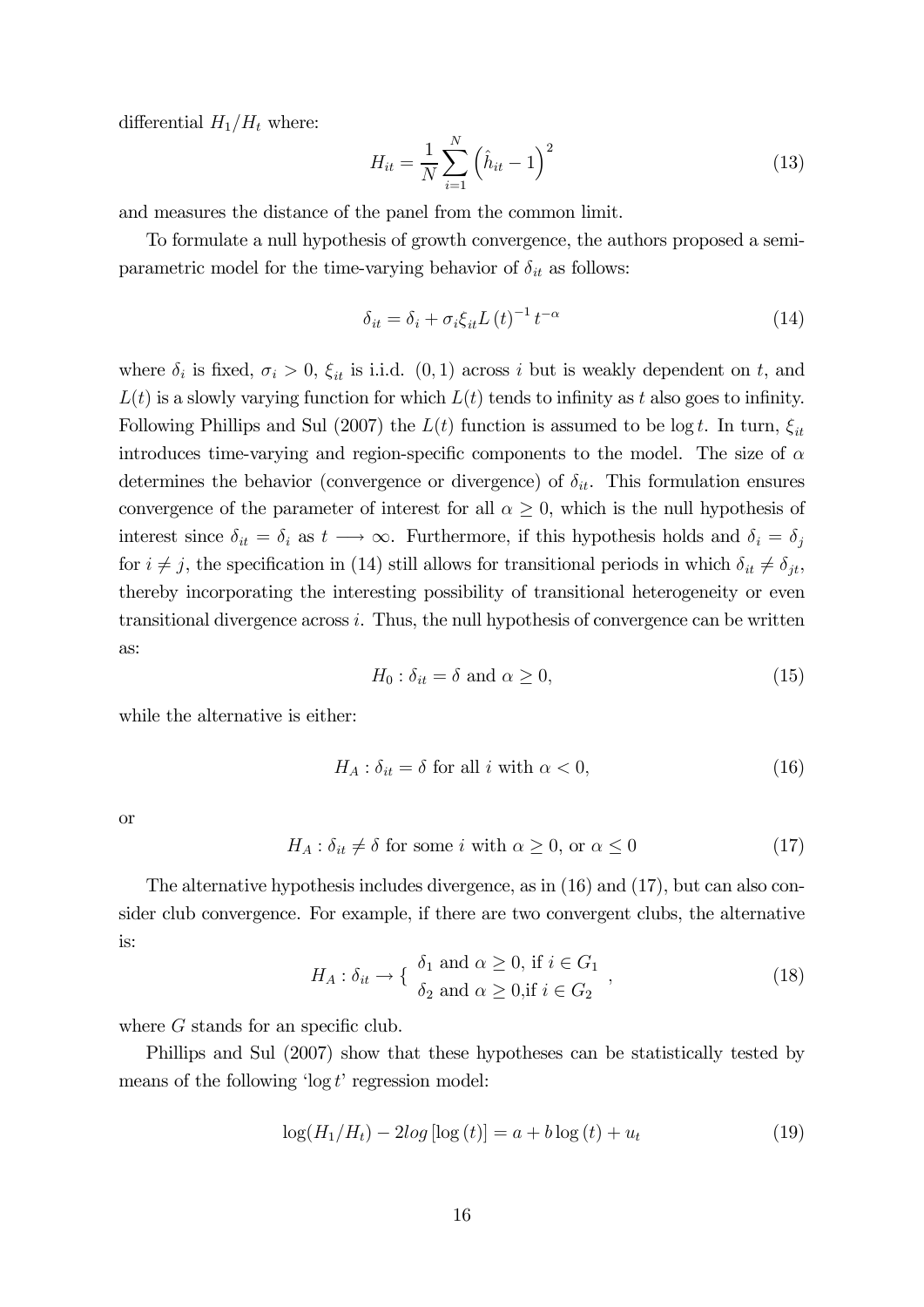for  $t = [rT], [rT] + 1, ..., T$  with some  $r > 0$ . Phillips and Sul (2007) suggest  $r = 0.3$ based on their simulation experiments.

The key parameter of the convergence test  $b$  is related with  $\alpha$ . Indeed, Phillips and Sul (2007) showed that the fitted value of log t is  $\tilde{b} = 2\tilde{\alpha}$  where  $\tilde{\alpha}$  is the estimated value of  $\alpha$  under the null. In this method, rejection of the null for the whole panel does not imply that there is not convergence, since it is possible to test, by means of an algorithm, whether there are clubs or clusters of convergence. Hence, it is possible to test the hypothesis of convergence for different group of countries, and identify commonalities within a panel of countries.

The regression test of convergence in (19) is made up of three stages (Phillips and Sul, 2007, p.1788). In the first step, the cross-sectional variance  $(H_1/H_t)$  ratio is constructed, and then in the second step the conventional robust  $t$  statistic,  $\tilde{tb}$ , for the coefficient  $b$  is computed using  $(19)$ . Finally, in the third step, an autocorrelation and heteroskedasticity robust one-side t test of the inequality null hypothesis  $\alpha \geq 0$  is applied using the estimated coefficient  $\hat{b}$  and HAC standard errors. At the 5\% percent level, the null hypothesis of convergence is rejected if the statistic has a value below -1.65.

However, the novel aspect of this approach is that convergence patterns within groups can be examined using  $\log t$  regressions, that is, the existence of club convergence and then clustering. This fact is particularly relevant since the rejection of the null of convergence does not necessarily imply divergence, since different scenarios can be met, such as separate points of equilibrium or steady-state growth paths, as well as convergence clusters and divergent regions in the full panel. The existence of club convergence raises an important concern, that is, how to identify the regions that belong to each cluster. In this regard, Phillip and Sul (2007) suggested the following method.

In the first step, individuals in the panel must be ordered according to the last third observations in the panel. In the second step, the so-called 'core group',  $G_k$ , should be identified by selecting the first  $k$  highest individuals in the panel to form the subgroup  $G_k$  for some  $N > k \geq 2$ , and then the log t regression is run and the convergence test statistic  $t_k(G_k)$  is obtained for this subgroup. Then, the core group size  $k^*$  is chosen by maximizing  $t_k$  over  $k$  according to the criterion:

$$
k^* = \arg\max\left\{t_k\right\}, \text{ subject to } \min\left\{t_k\right\} > -1.65.
$$

The latter condition ensures that the null hypothesis of convergence is supported for each  $k$ . The rule for classifying the groups of regions into clubs is straightforward. For example, if all the regions belong to the same group, then the size of the club will be  $N$ . In contrast, if there are regions that do not belong to that group, the clusters will have a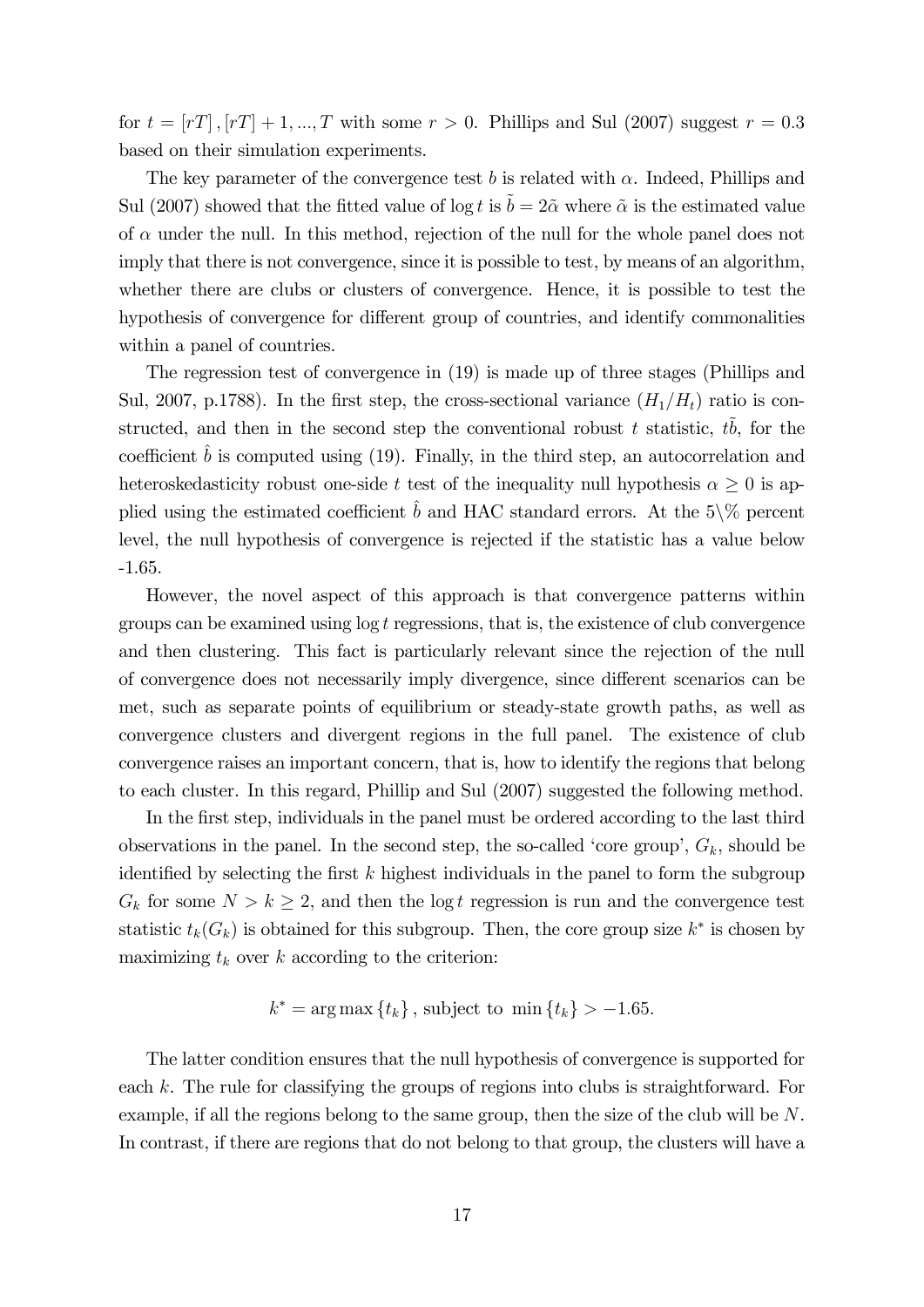size lower than N. More formally, this implies that if the condition min  $\{t_k\} > -1.65$  is not held for  $k = 2$ , then the highest individual in  $G_k$  can be dropped from each subgroup and new subgroups are created. This process is repeated as many times as necessary until the condition is satisfied. If at the end of this process there are subgroups that have been created (said to be club convergent), but there are others that do not satisfy the condition, then it is said that those individuals diverge.

The convergence approach by Phillips and Sul (2007) presents clear advantages. First, it is a test for relative convergence as it measures convergence to some crosssectional average in contrast to the concept of level convergence analyzed by Bernard and Durlauf (1995). Second, this approach outperforms the standard panel unit root tests since in the latter case  $X_{it} - X_{jt}$  may retain nonstationary characteristics even though the convergence condition holds, in other words, panel unit root test may classify the difference between gradually converging series as non-stationary. As a further problem, a mixture of stationary and non-stationary series in the panel may bias results. Moreover, test results are sometimes not particularly robust. In contrast, the Phillips and Sul (2007) test does not depend on particular assumption concerning trend stationarity or stochastic nonstationarity of the variables to be tested.

### 5 Clusters in the RULCs and its components

Our cluster analysis involves the evaluation of several scenarios. The first one is the analysis on the actual trajectory of the RULCs, which is followed by the analysis on the seven simulated trajectories of the RULCs presented in Table 6. In Simulations 1, 2 and 3, the RULCs only respond to changes in one of the components. These are, respectively, real wages (there is no progress in either capital deepening nor in technical change), capital intensity (there is no growth in real wages nor in TFP), and technological change (real wages and capital intensity do not change). In simulations 4, 5 and 6, RULCs respond to two out of the three components. As noted before, in the first of these, real wages and capital intensity (but not technological progress) are taken into account, in the second one (Simulation 5) real wages and TFP (but not capital intensity) are considered, whereas Simulation 6 assumes no growth in real wages. Simulation 7 takes into account the influence of the three components and accounts for the overall fit of the decomposition.

Detailed information on the results of the cluster analysis for each of these scenarios is presented in Appendix 2. Table 7 summarizes the outcome of this analysis when applied to the scenarios described in Table 6. Regarding the actual values of the RULCs, our results uncover the existence of two groups, one comprising Austria, Belgium, Finland, France, and the Netherlands belonging to the continental Europe,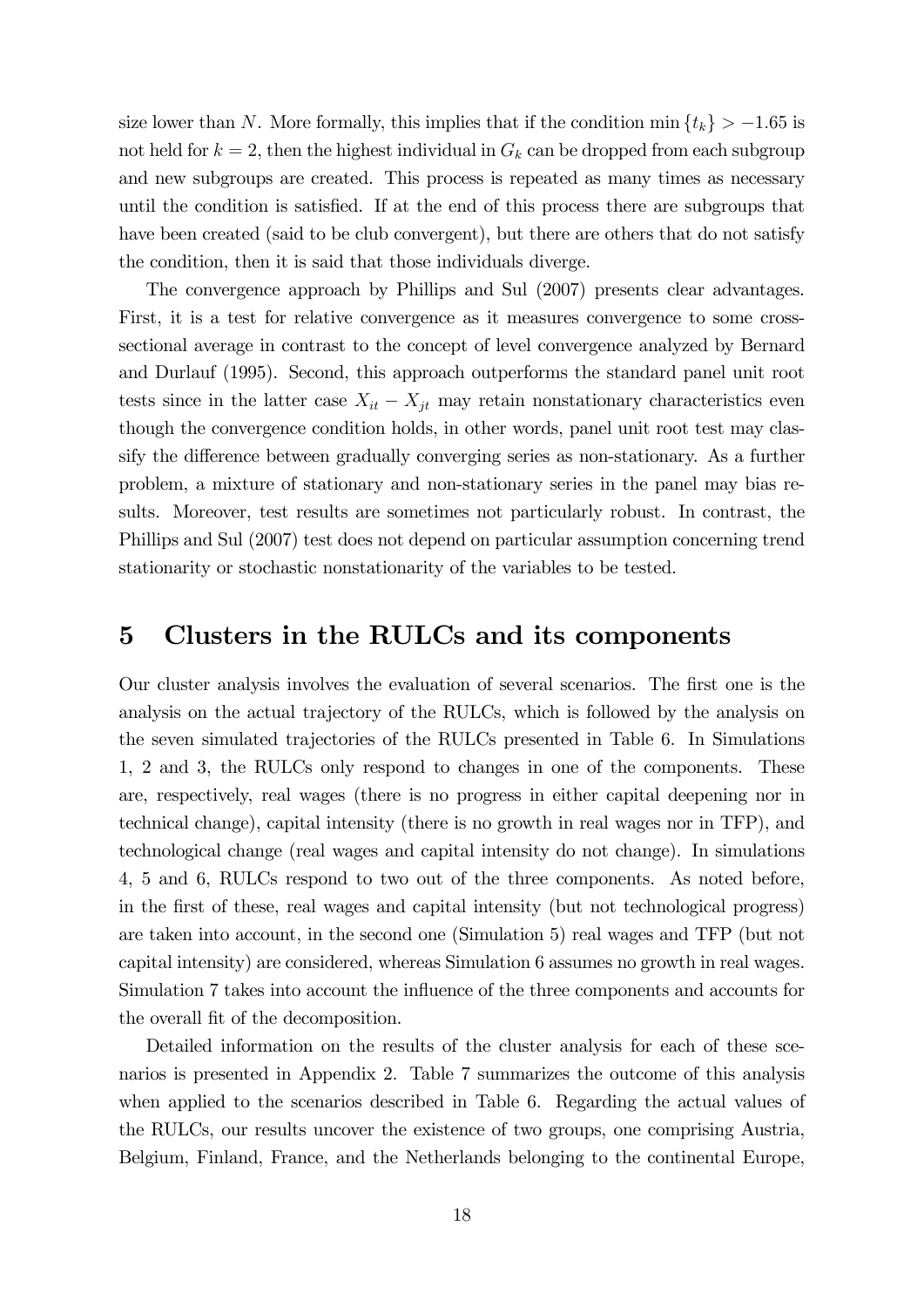and another one comprising the so-called PIIGS (Portugal, Ireland, Italy, Greece, and Spain) plus Sweden. The PIIGS group is characterised by structural difficulties to compete internationally, and a regular use of the exchange rate —in the pre-EMU era to compensate for their positive inflation differentials with respect to their main trade partners. Interesting enough, this was also the case of Sweden up to 1990 (see Freeman et al., 2010).

Note that these results are consistent with our decomposition analysis. The first cluster includes three economies with technology-driven gains in the RULCs, plus the group with balanced driven gains, while the second cluster incorporates the four countries characterized by capital-intensity driven gains. This second cluster includes, in addition, Ireland and Sweden.

|              | $\Delta RULC$<br>$\overline{RULC_{t-1}}$ | $\Delta w_t$<br>$w_{t-1}$ | $(1-\alpha_t)\frac{\Delta K_t}{K_{t-1}}$ | $\frac{\Delta A_t}{A_{t-1}}$ | Outcome                               |  |  |
|--------------|------------------------------------------|---------------------------|------------------------------------------|------------------------------|---------------------------------------|--|--|
| Actual       | √                                        |                           |                                          |                              | Clusters on actual aggregate data.    |  |  |
| Simulation 1 |                                          | $\checkmark$              |                                          |                              | $RULC_{1t}$ in the absence of capital |  |  |
|              |                                          |                           |                                          |                              | intensity and TFP.                    |  |  |
| Simulation 2 |                                          |                           | ✓                                        |                              | $RULC_{2t}$ in the absence of real    |  |  |
|              |                                          |                           |                                          |                              | wages and TFP.                        |  |  |
| Simulation 3 |                                          |                           |                                          | $\checkmark$                 | $RULC_{3t}$ in the absence of real    |  |  |
|              |                                          |                           |                                          |                              | wages and capital intensity.          |  |  |
| Simulation 4 |                                          |                           | $\checkmark$                             |                              | $RULC_{4t}$ in the absence of TFP.    |  |  |
|              |                                          |                           |                                          |                              |                                       |  |  |
| Simulation 5 |                                          |                           |                                          | ✓                            | $RULC_{5t}$ in the absence of         |  |  |
|              |                                          |                           |                                          |                              | capital intensity.                    |  |  |
| Simulation 6 |                                          |                           | $\checkmark$                             | $\checkmark$                 | $RULC_{6t}$ in the absence of real    |  |  |
|              |                                          |                           |                                          |                              | real wages.                           |  |  |
| Simulation 7 |                                          |                           | √                                        | ✓                            | $RULC_{7t}$ accounted for by the      |  |  |
|              |                                          |                           |                                          |                              | three components (overall fit).       |  |  |

Table 6. RULCs: actual and simulated

Regarding Simulation 1, the first group identified in the cluster analysis puts together Finland, Ireland, and Portugal. This should come as no surprise since these are the economies that during the 1980s, 1990s and 2000s have experienced, by far as shown in Table 2, the largest growth in real wages. The second and third groups comprise, respectively, Austria, Belgium and Sweden and, then, France and the Netherlands, while the last one gathers Greece, Italy and Spain together.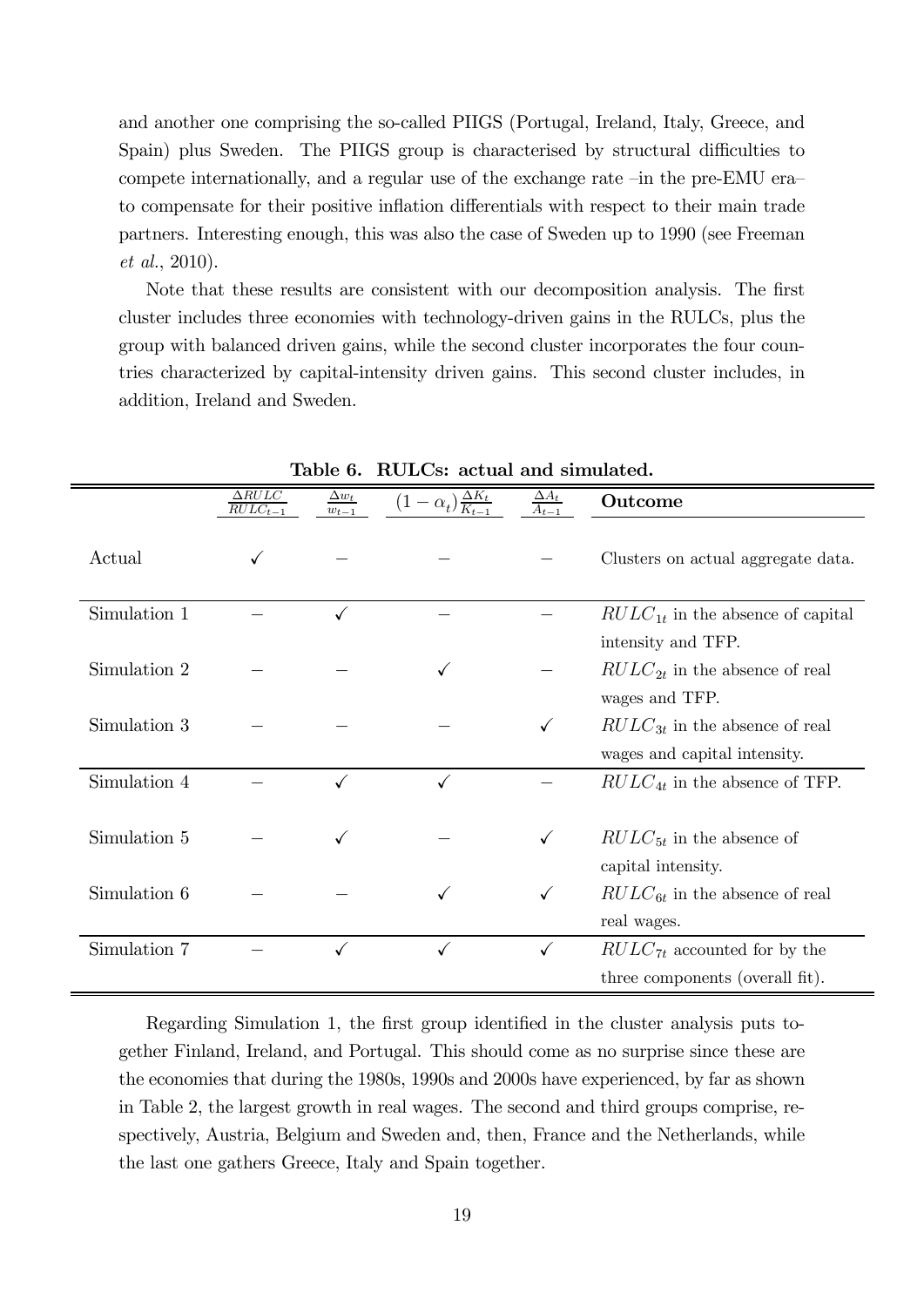|         | Actual                                                                                                             | Sim 1                                                 | $\rm{Sim}$ $2$                                            | Sim 3                                                    | Sim 4                                                          | Sim 5                                                                                                                | Sim 6                                                                           | Sim 7                                                                                                          |
|---------|--------------------------------------------------------------------------------------------------------------------|-------------------------------------------------------|-----------------------------------------------------------|----------------------------------------------------------|----------------------------------------------------------------|----------------------------------------------------------------------------------------------------------------------|---------------------------------------------------------------------------------|----------------------------------------------------------------------------------------------------------------|
| Group 1 | $\mathrm{AU}$<br>BE<br>${\rm FI}$<br>${\rm FR}$<br>${\rm NT}$                                                      | ${\rm FI}$<br>$\ensuremath{\mathsf{IR}}\xspace$<br>PO | BE<br>FI<br>$\rm{NT}$                                     | ${\rm FR}$<br>${\rm GR}$<br>IT<br>${\rm SP}$             | ${\rm FI}$<br>IR                                               | BE<br>PO                                                                                                             | $\mathrm{AU}$<br>BE<br>${\rm FR}$<br>GR<br>IT<br>${\rm NT}$<br>PO<br>${\rm SP}$ | $\mathrm{AU}$<br>BE<br>${\rm FI}$<br>${\rm FR}$<br>${\rm NT}$                                                  |
| Group 2 | ${\rm GR}$<br>$\ensuremath{\mathsf{IR}}\xspace$<br>$\ensuremath{\mathsf{IT}}$<br>PO<br>${\rm SP}$<br>$\mathrm{SW}$ | $\mathrm{AU}$<br>$\rm BE$<br>$\mathrm{SW}$            | ${\rm GR}$<br>$\mathop{\mathrm{IT}}$<br>$\mathrm{SW}$     | AU<br>BE<br>NT<br>PO                                     | $\mathrm{AU}$<br>$\rm BE$<br>${\rm NT}$<br>PO<br>$\mathrm{SW}$ | AU<br>${\rm FR}$<br>FI<br>${\rm GR}$<br>$\ensuremath{\mathsf{IR}}\xspace$<br>IT<br>NT<br>${\rm SP}$<br>$\mathrm{SW}$ | ${\rm FI}$<br>$\ensuremath{\mathsf{IR}}\xspace$<br><b>SW</b>                    | ${\rm GR}$<br>$\ensuremath{\mathsf{IR}}\xspace$<br>$\mathop{\mathrm{IT}}$<br>PO<br>${\rm SP}$<br>$\mathrm{SW}$ |
| Group 3 |                                                                                                                    | ${\rm FR}$<br>${\rm NT}$                              | AU<br>${\rm FR}$                                          | FI<br>$\ensuremath{\mathsf{IR}}\xspace$<br>$\mathrm{SW}$ | ${\rm FR}$<br>${\rm GR}$<br>$\ensuremath{\mathsf{IT}}$<br>SP   |                                                                                                                      |                                                                                 |                                                                                                                |
| Group 4 |                                                                                                                    | ${\rm GR}$<br>IT<br>SP                                | $\ensuremath{\mathsf{IR}}\xspace$<br>P <sub>O</sub><br>SP |                                                          |                                                                |                                                                                                                      |                                                                                 |                                                                                                                |

Table 7. Clusters.

The classification in terms of capital intensity (Simulation 2) delivers groups that are not as different, from one another, than those obtained from simulations 1 and 3. The reason is that, for real wages and TFP, there is much more dispersion in the evolution of the countries, than for capital intensity (see Table  $2$ ).<sup>8</sup> In any case, the most remarkable feature regarding capital intensity, is that group 3 clearly identifies Austria and France as conforming a group themselves, while group 1 comprises only technology-driven economies (Belgium, Finland and the Netherlands).

The cluster analysis performed when TFP is the only variable allowed to affect the evolution of the RULCs (Simulation 3) provides useful complementary information

<sup>8</sup>More precisely, note that for real wages and TFP the countries with the smallest and biggest growths are Greece and Ireland, with differences around 90 percentage points. In contrast, for capital intensity the divergence across economies is in the much narrow range of 40 percentage points (between 115.6 in 2012 in the Netherlands and 154.9 in Portugal).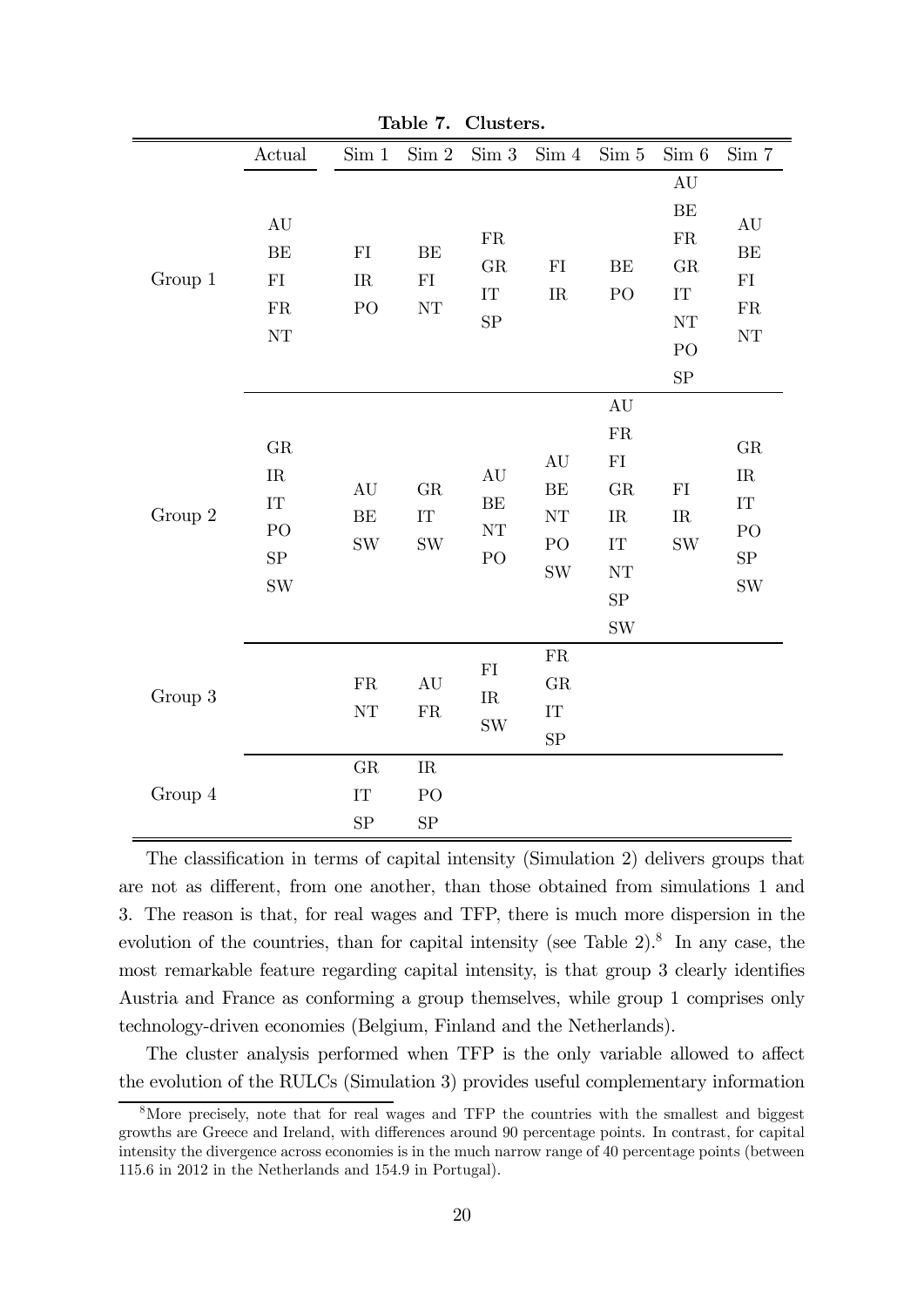which exploits wider differentials in the performance of the economies. Looking at the clusters, it is worthwhile pointing out that the first group does fully coincide with one of the clusters obtained from Simulation 4. The second and third ones, in turn, provide a very close match. The only difference is that Sweden moves from the second group (when both capital intensity and TFP are allowed to vary) to the third one (when only TFP changes).

We interpret this close match as evidence that TFP is the strongest driver of labour productivity and, as such, growth policies deserve great attention from policy makers. This idea is consistent with the recent finding by Wierts  $et \ al.$  (2014) that the effect of the real exchange rate on exports in the Eurozone becomes smaller the higher the share of high technology exports in total exports. Following this, specialisation in high tech sectors pushes productivity and makes these economies less dependant of the real effective exchange rate which, in the absence of national currencies, is the relevant variable to assess price competitiveness.

The contrast between the results under Simulations 1 and 3 virtually vanish in Simulation 5, in which the RULCs are evaluated considering changes in wages (like in Simulation 1) and TFP (as in Simulation 3). The first club joins Belgium and Portugal, while a second one contains the rest of the economies although, in any case, we must state that the differences between the two clubs are of minor order (recall that Belgium and Portugal are the two countries where the ratio between wages and technology growth has been the largest —even though very close to next economies in this ranking in the Belgian case).

Simulation 6 examines the clusters when both capital intensity and technology, but not wages, drive the evolution of the RULCs. This implies that the two sources of labour productivity are considered together. Since wages are fixed as a function of productivity, the less clubs we find, the more homogeneous will be wage growth in the Eurozone.

This sixth scenario is the only one in which we find two clear clusters. On top of this being the number of clusters obtained for the actual evolution of the RULCs, these clubs have a salient feature. The first one contains the members of cluster 1 and 2 under Simulation 3 (when technology was absent), while the second one exactly matches club 3 in Simulation 3. In other words, as opposed to capital intensity, technology seems to be the fundamental driving force in the clustering of the countries and, therefore, in the real convergence process.

This result is consistent with the predictions of standard growth theory. It introduces some caveats, however, in the design of (common) economic policy towards which we turn next.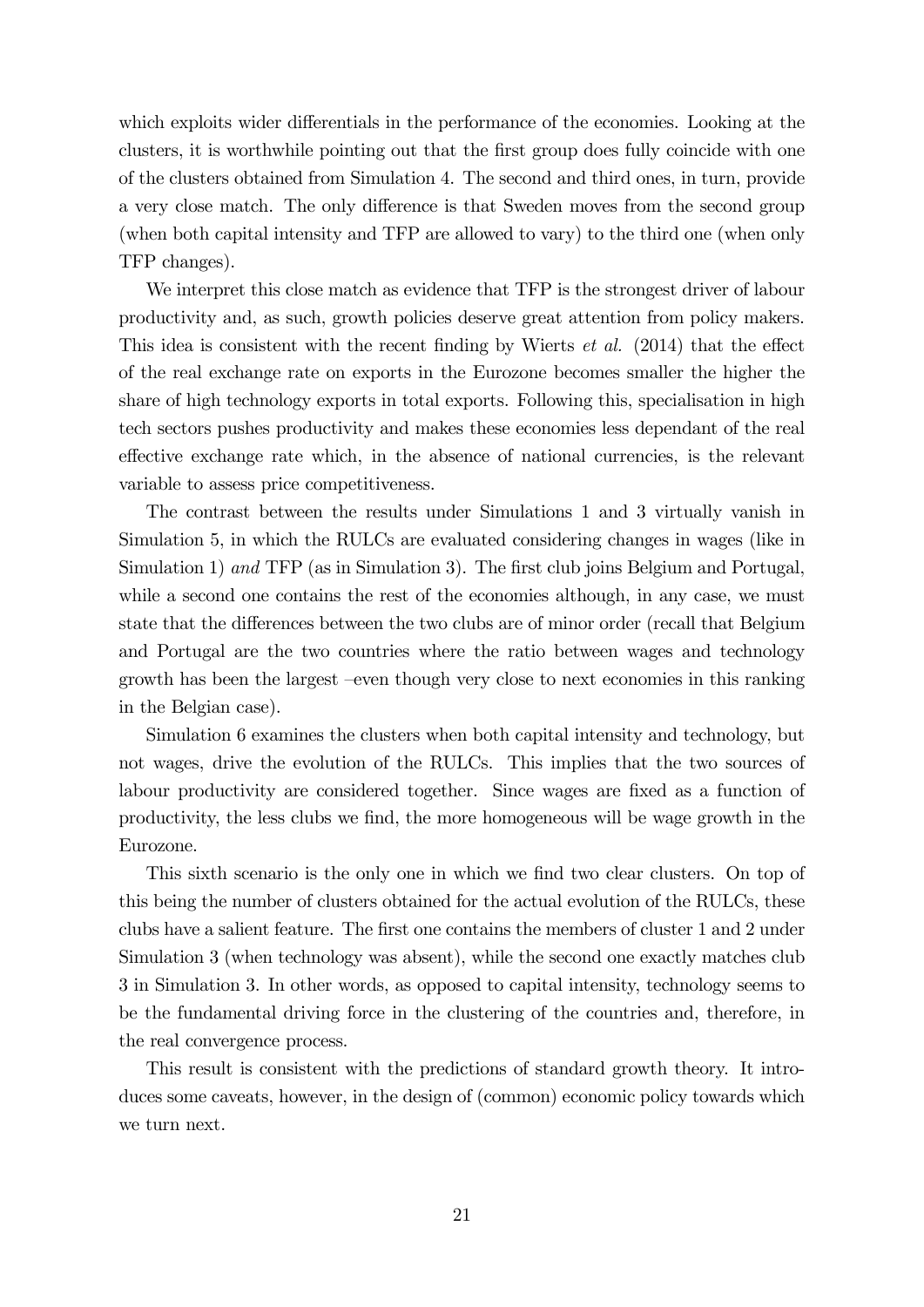# 6 RULCs, economic convergence and external imbalances

External imbalances are currently an issue of great concern. No so long ago, however, they were mainly seen as a temporary counterpart of economic convergence.

In a seminal paper, Feldstein and Horioka (1980) argued that increased financial integration should lead to a loosening of the relation between domestic savings and investment, as international capital markets could be used to finance savings-investment imbalances. Accordingly, increasing current account imbalances should not be seen as an issue of concern, but rather as the natural consequence of an improved international (re)allocation of capital and, thus, as the resulting economic convergence across countries.

The theory of intertemporal utility maximization provides a theoretical framework to this line of thought. In the presence of integrated real and financial markets, less developed countries attract foreign investment because of their higher expected productivity of invested capital. At the same time, these economies should consume more and save less in anticipation of higher income growth in the future. As a result, these countries run current account deficits. Thus, diverging current accounts should be interpreted as the consequence of a convergence process among countries with different levels of economic development. If this is the case, external imbalances should be temporary and would not require government intervention. They would be automatically offset by changes in exchange rates, private investment and savings across countries (Clarida, 2007, and Blanchard, 2007).

In spite of this rationalization, external imbalances are a recurrent feature of the world economies with an outcome not always in line with the optimistic theoretical prediction. Belke and Schnabl (2013) point to four waves of global imbalances. The first one, between Japan and the US since the early 1980s, led to the Japanese 'lost decade'; the second one, between China and a group of East Asian economies, on one side, and the US on the other, lead to the East Asian crisis; the third one was due to the fast increase in the prices of oil and other raw materials, and caused large current account deficits in the US and Europe (bar the northern European oil producers); the fourth one has taken place in the Eurozone and has even threatened the European integration process itself.

Moreover, the literature in this field is far from reaching a consensus. Departing from the above theoretical framework, Blanchard and Giavazzi (2002) concluded that domestic investment and savings decisions in the Eurozone are decoupled in the sense that southern lower-income countries can extensively borrow from northern higher-income countries leading to economic convergence between these groups. Similar conclusions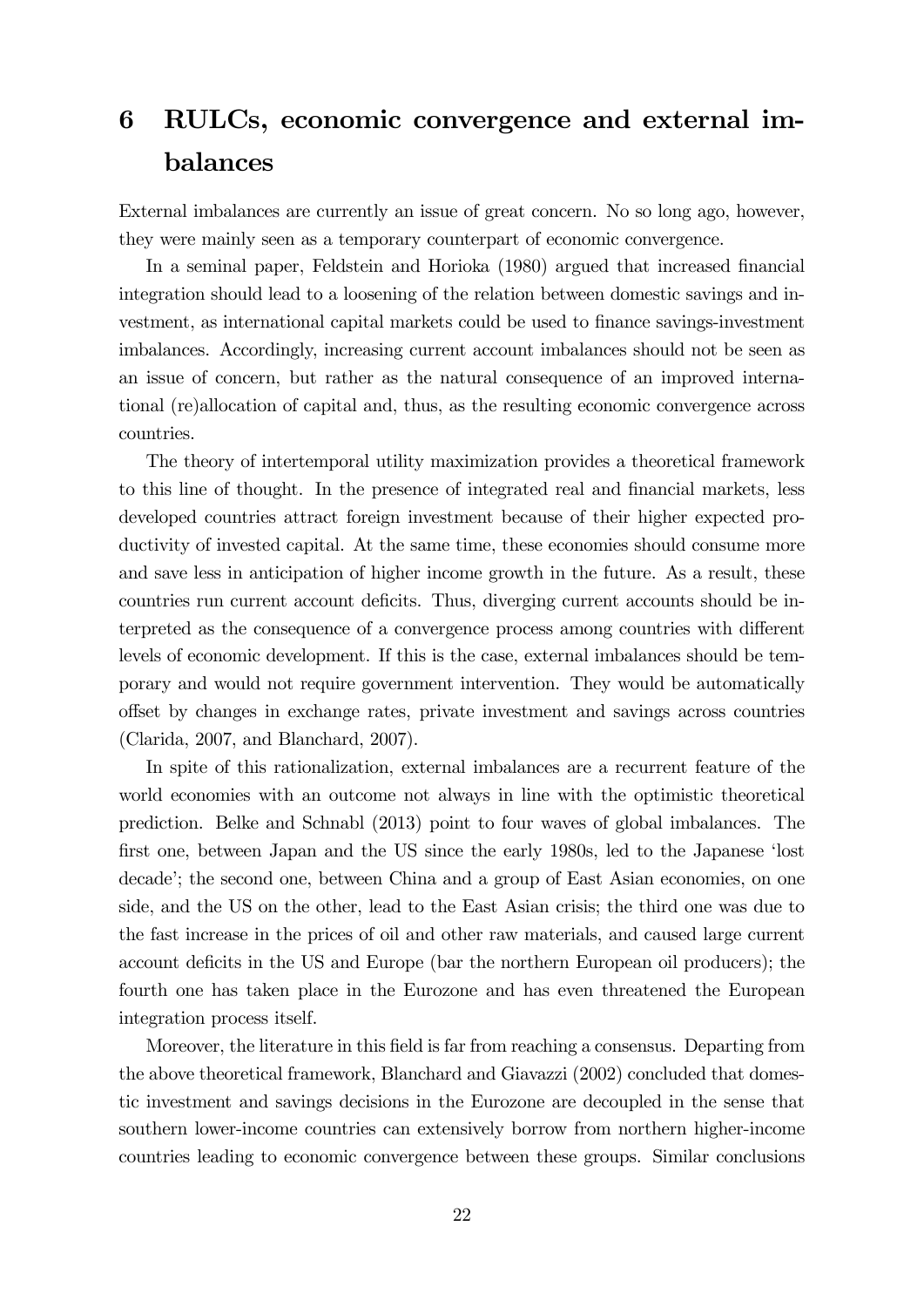are reached by Ahearne et al. (2007), who argued that capital flows within the euro zone were moving as predicted by neoclassical theory and were strongly supportive of the convergence hypothesis. On the contrary, Arghyrou and Chortareas (2008) and Jaumotte and Sodsriwiboon (2010) expressed concern about the sustainability of the observed current account deficits in the southern Eurozone countries. Belke and Dreger (2013) acknowledge that these deficits may be understood to be in line with the intertemporal approach of the current account, but they also claim that catching up does not offer a full explanation, and point to relative government debt and competitiveness as more relevant factors.

The study with the closest view to our analysis is the one by Holinski *et al.* (2012), who argued that growing current account imbalances within the Eurozone reflect an ongoing process of economic divergence rather than the expected convergence. The difference between this study an ours lies in the roots of this divergence. Holinski et al. (2012) concluded that the increasing current account deficits in the Periphery are driven mainly by the decline in transfers and the increase in net factor payments. Excess borrowing increases net foreign debt and subsequent interest payments, bringing these countries to an unsustainable net foreign debt position. Our claim is that the ultimate cause of this situation lies in the structural lack of real convergence experienced by these economies in spite of the economic integration process.

In any case, the lack of full consistency between the economic convergence theory and the growing external imbalances in the Eurozone is a research area that will deserve further attention from the profession.

Our analysis has taken into account more than three decades of the recent economic history. Those in which the European integration process consolidated along the European Free Trade Association (EFTA) set up in 1960 with Austria, Portugal, and Sweden, and also Finland since 1961, among other countries, and the European Economic Community (EEC) with Belgium, France, Italy and the Netherlands since the 1950s, and also Ireland (since 1973), Greece (1981), and Spain (1986), to which the EFTA economies joined subsequently.

In a globalised world with deep economic integration, one could have expected a strong enough process of economic convergence so as to deliver a unique cluster. Beyond that, one could even envisage a situation in which this club would be the same for all the scenarios considered, with technology leading the convergence in all major macro variables.

It is clear, however, that the Eurozone economies are actually far from such theoretical prediction. Although we have verified that wages have grown in a sustainable manner all around following technological progress, their evolution is very heterogeneous as a reflect of the variety of technological experiences. This is what we observe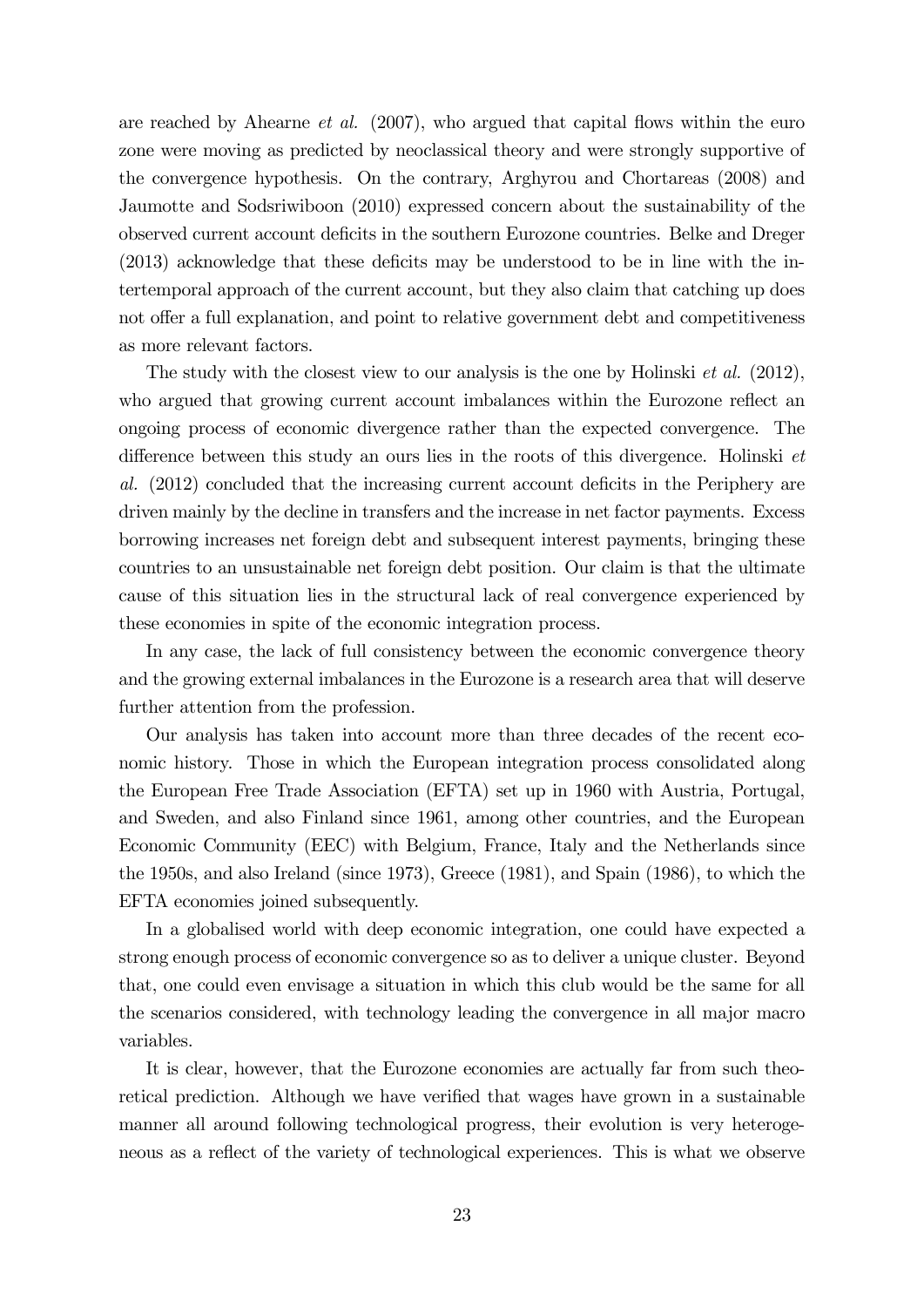when clustering systematically the RULCs so as to account for the incidence of one or two of the components that determine their trajectory.

The actual path of the RULCs delivers two clusters which, in broad-brush terms coincide with the periphery and non-periphery Eurozone groups that have characterised the Sovereign-Debt crisis in 2010-2013. However, when these economies are examined according to the incidence of wages, capital intensity and technology on the RULCs, a wide variety of clusters emerge. Four in the first two simulations in which only wages or capital intensity affect the RULCs (with a different country-composition of these four clusters), but three when only technology is allowed to change. Three in the absence, only, of TFP changes, but two in the absence of capital intensity and real wages influences (although these two are different among them, and also relative to the two clubs resulting from the aggregate analysis).

Beyond the detailed interpretation of these results provided in Section 5, there is an all-encompassing crucial question: How is Europe supposed to be successful in achieving nominal convergence (the one led by the Maastricht criteria in the 1990s), in the absence of real convergence?

We believe that with lots of difficulties. The crucial role played by the growing external imbalances in the onset of the Sovereign-Debt crisis is eloquent on this respect.9 Figure 4 plots the evolution of current account balances as percent of GDP and provides intuitive support to the findings in Table 7. Figures 4a and 4b are revealing in showing, on one side, the difficulties of the Periphery countries in avoiding current account deficits and, on the other side, the more comfortable situation of the Core economies.

We were initially told that the European and Monetary Union would further facilitate economic integration (further with respect to the common market) by converging nominally as a stepping stone towards real convergence. In this way, growth, technological and, ultimately, welfare gaps would be reduced and eventually closed. Taking a short-run perspective, the recent evolution of growth, unemployment, and welfare has been certainly unlike within Europe. And taking a 30 years long-run perspective, we have shown wide disparities in the evolution of the RULCs, one key variable representative of the serious lack of real convergence.

Under this perspective, policy coordination at the European level (call it Maastricht Treaty, Stability and Growth Pact, or Fiscal Compact) and national coordination of European policies is more than ever a major challenge. Because this issue is much beyond the scope of this particular analysis, let us focus on one particular example. Would it be useful to embark on a process of unification of labour market legislation so as to foster a Single European Labour Market?10 Our results call for a very cautious

<sup>&</sup>lt;sup>9</sup>There has been much discussion on the role played by external imbalances in the current crisis, both at the European level (Croci and Farina, 2012) and at the global level (Willett, 2012).

<sup>10</sup>Recall that the European Commissioner for Employment, László Andor, pointed in May 2013 to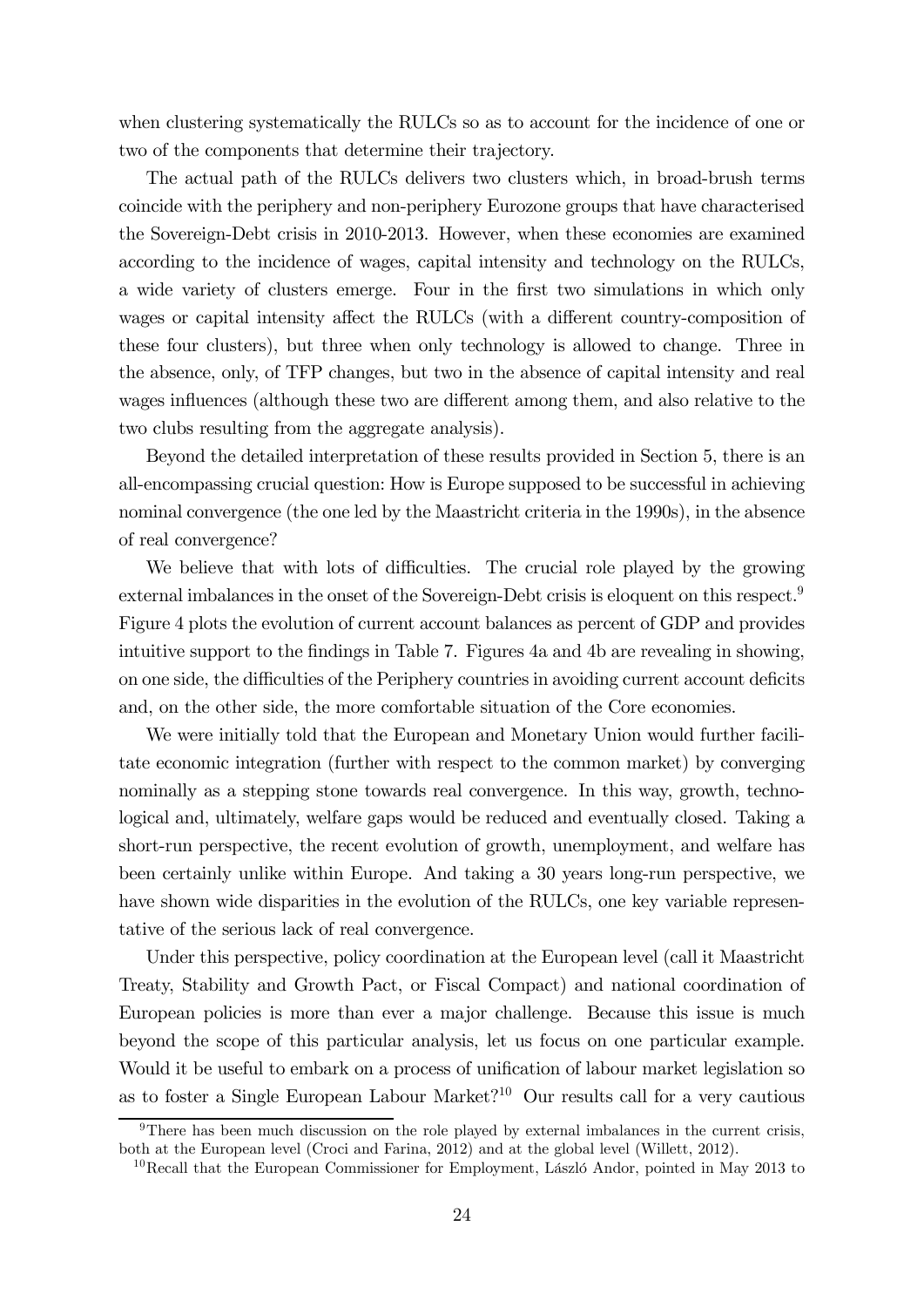approach to this avenue. Although there is, of course, scope for changes in legislation in all economies, the performance of the labour market cannot be isolated from the economic performance of the countries. This is the reason why the prominent target should be to foster technological convergence. Of course along the lines of the EU programme Horizon 2020 seeking to enhance research and innovation, but going beyond that to incorporate, in parallel, much more national coordination of industrial policies. This has been, up to now, a relatively neglected area in the European process of economic integration.



Source: OECD Economic Outlook 92 (December 2012).

### 7 Conclusion

Were the Eurozone economies hiding structural differences in competitiveness through a skillful management of the exchange rate? Could this strategy no longer be hidden —and thus maintained— with the single currency, and then materialized in the form of unprecedented external imbalances? The results of this paper point to positive answers to these questions.

We have shown that the RULCs have fallen almost twice as much in the Periphery than in the non-Periphery countries over the period 1979-2012. This is the outcome

the establishment of a Single European Labour Market as a "part of the EU's recovery strategy" and that some institutions (European Policy Centre, Institute for the Study of Labor) are devoting energy to asses the potential costs and benefits of pursuing seriously this route.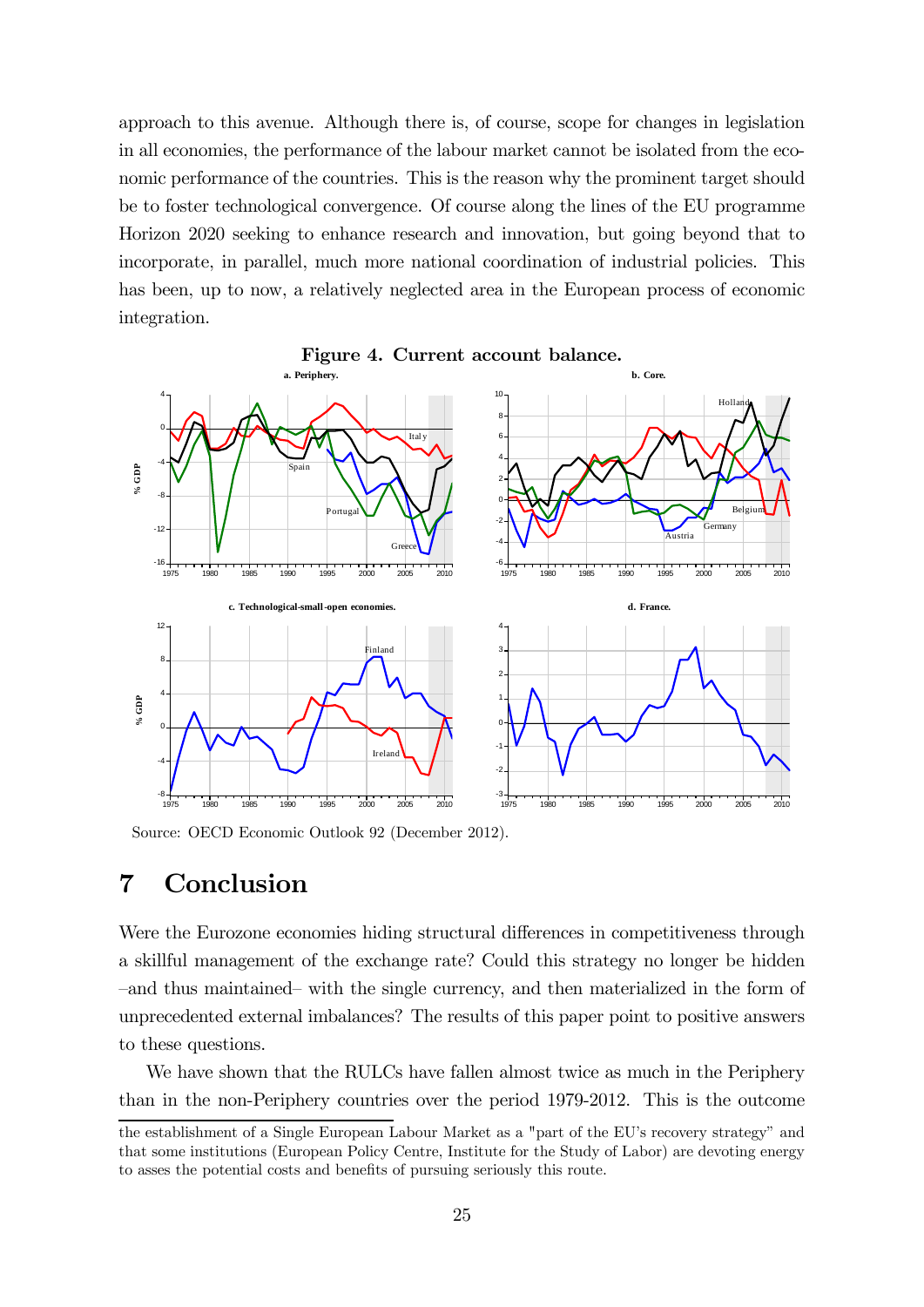of a less expansionary wage growth process mainly counterbalanced through capital intensity gains. On the contrary, Core Eurozone economies have experienced larger rates of wage growth sustained through a much more dynamic process of technological progress.

Which one is the best strategy? Although capital accumulation boosts growth and productivity, technology is the right way to ensure stable long-run economic growth. This would explain why, in spite of the PIIGS effort to reduce their RULCs, they were unable to converge to the Core Eurozone economies.

Last decades have witnessed a period of most intensive economic integration within Europe. Real convergence, however, has not been achieved as ex-ante expected. Instead of finding a single cluster or, at least, a robust configuration of clubs within the Eurozone, we have uncovered a variety of statistically significant clusters with, on top, wide country-variation in their composition.

Cluster heterogeneity, and lack of robustness in cluster composition, would have been such unexpected outcomes had the architects of the Economic and Monetary Union (EMU) been asked in 1989 Madrid's summit whether this process would result, 25 years later, into significant real convergence.

On the contrary, there was a quick and intensive deterioration of the current account balance in the PIGS since the mid 1990s, which accelerated since the inception of the euro, and had a positive counterpart in the Core group current accounts. Our results lead us to think that the EMU has not been the cause of the external imbalances, and the resulting sovereign-debt crisis, in a context of closed financial markets. Rather, it has boosted some structural divergencies that were already present in the growth model of these economies.

Since these divergencies can be ascribed mainly to different technological levels, rather than to a wrong wage behaviour in the Periphery, internal devaluation policies are not the solution to surpass the current situation in the Eurozone. These policies have forced rebalancing of the external deficits, but they do not help convergence. And the reason is the same we have heard many times when economies embark in external devaluations: these are not genuine competitive gains, it is technology what matters.

Hence, looking retrospectively, the definition of the Maastricht criteria should have been probably more balanced towards the inclusion of some real convergence indicators to be fulfilled before joining the EMU. The extensive battery of indicators considered in the macroeconomic imbalance procedure  $(MIP)$  constitute a response to this void.<sup>11</sup>

<sup>&</sup>lt;sup>11</sup>3 year backward moving average of the current account balance as percent of GDP, with thresholds of  $+6\%$  and  $-4\%$ ; net international investment position as percent of GDP, with a threshold of  $-35\%$ ; 5 years percentage change of export market shares measured in values, with a threshold of -6%; 3 years percentage change in nominal unit labour cost, with thresholds of +9% for euroarea countries and +12% for non-euroarea countries; 3 years percentage change of the real effective exchange rates based on HICP/CPI deflators, relative to 41 other industrial countries, with thresholds of  $-\prime$ +5% for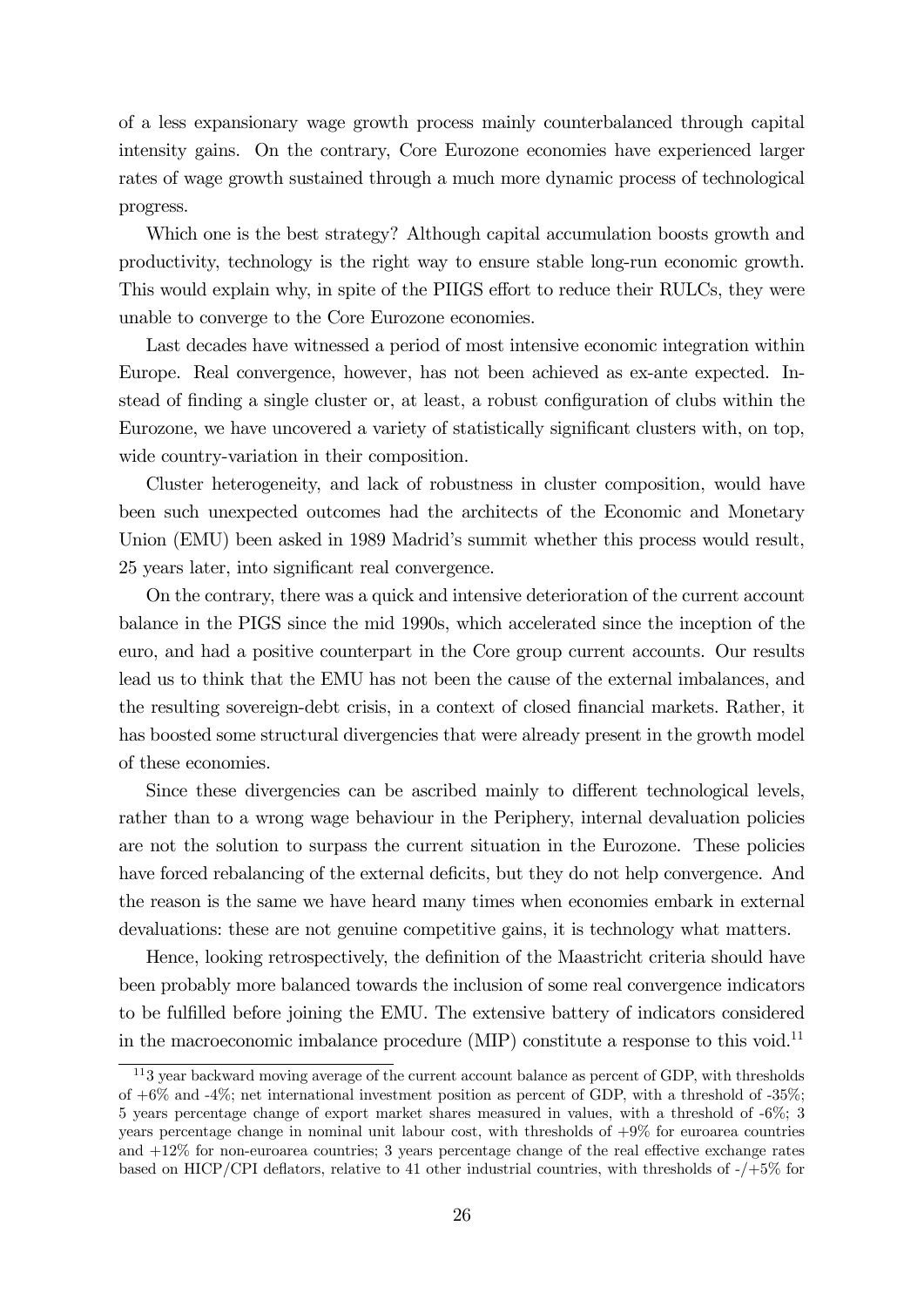We cannot abstain, however, to point out that this new set of indicative thresholds are formulated as a surveillance mechanism, and not as convergence targets.12 We wonder, in the current context, whether some real convergence indicators should also be targeted to safeguard, or at least strengthen, the process of European integration.

### References

- [1] Ahearne, A., B. Schmitz and J. von Hagen (2007): "Current Account Imbalances in the Euro Area," in A. Aslund and M. Dabrowksi, eds., Challenges of Globalization: Imbalances and Growth. Chap 1. Washington, DC: Peterson Institute for International Economics, 2007, pp. 41-57.
- [2] Arghyrou, M. and G. Chortareas (2008): "Current Account Imbalances and Real Exchange Rates in the Euro Area", Review of International Economics, 16(4), pp. 747-64.
- [3] Belke, A. and C. Dreger (2013): "Current Account Imbalances in the Euro Area: Does Catching up Explain the Development?", Review of International Economics, 21(1), 6— 17.
- [4] Belke, A. and G. Schnabl (2013): "Four Generations of Global Imbalances", Review of International Economics, 21(1), 1—5.
- [5] Bernard, A.B. and Durlauf, S.N. (1995): "Convergence in international outputs", Journal of Applied Econometrics, 10 (2), pp. 97-108.
- [6] Beyaert, A. and García-Solanes, J. (2014): "Output gap and non-linear economic convergence", Journal of Policy Modeling, http://dx.doi.org/10.1016/j.jpolmod.2013.11.001.
- [7] Blanchard, O. (2007): "Current Account Deficits in Rich Countries", IMF Staff Papers, 54(2), pp. 191-219.
- [8] Blanchard, O. and F. Giavazzi (2002): "Current Account Deficits in the Euro Area: The End of the Feldstein-Horioka Puzzle?", Brookings Papers on Economic Activity, 2002, 33(2), pp. 147-86.
- [9] Clarida, R H. (2007): G7 Current Account Imbalances: Sustainability and Adjustment", Chicago: University of Chicago Press, 2007.
- [10] Croci Angelini, E. and F. Farina (2012): "Current account imbalances and systemic risk within a monetary union", Journal of Economic Behavior & Organization, 83, pp. 647-656.
- [11] De Grauwe, P. (2012): "In search of symmetry in the eurozone", CEPS Policy Brief, No. 268, May 2012.
- [12] Hein, Truger and van Treeck (2012):

euroarea countries and  $-$ /+11% for non-euroarea countries; private sector debt (consolidated) in % of GDP with a threshold of 133%; private sector credit flow in % of GDP with a threshold of 15%; year-on-year changes in house prices relative to a Eurostat consumption deflator, with a threshold of 6%; general government sector debt in % of GDP with a threshold of 60%; 3-year backward moving average of unemployment rate, with a threshold of 10%; year-on-year changes in total financial sector liabilities, with a threshold of 16.5%.

<sup>12</sup>Moreover, De Grauwe (2012) has recently remarked that although "the key idea in the MIP is symmetry, i.e. imbalances between surplus and deficit countries should be treated and corrected symmetrically  $(...)$  the MIP is unlikely to work symmetrically for the same reason the EMS did not" [De Grauwe (2012), p. 5].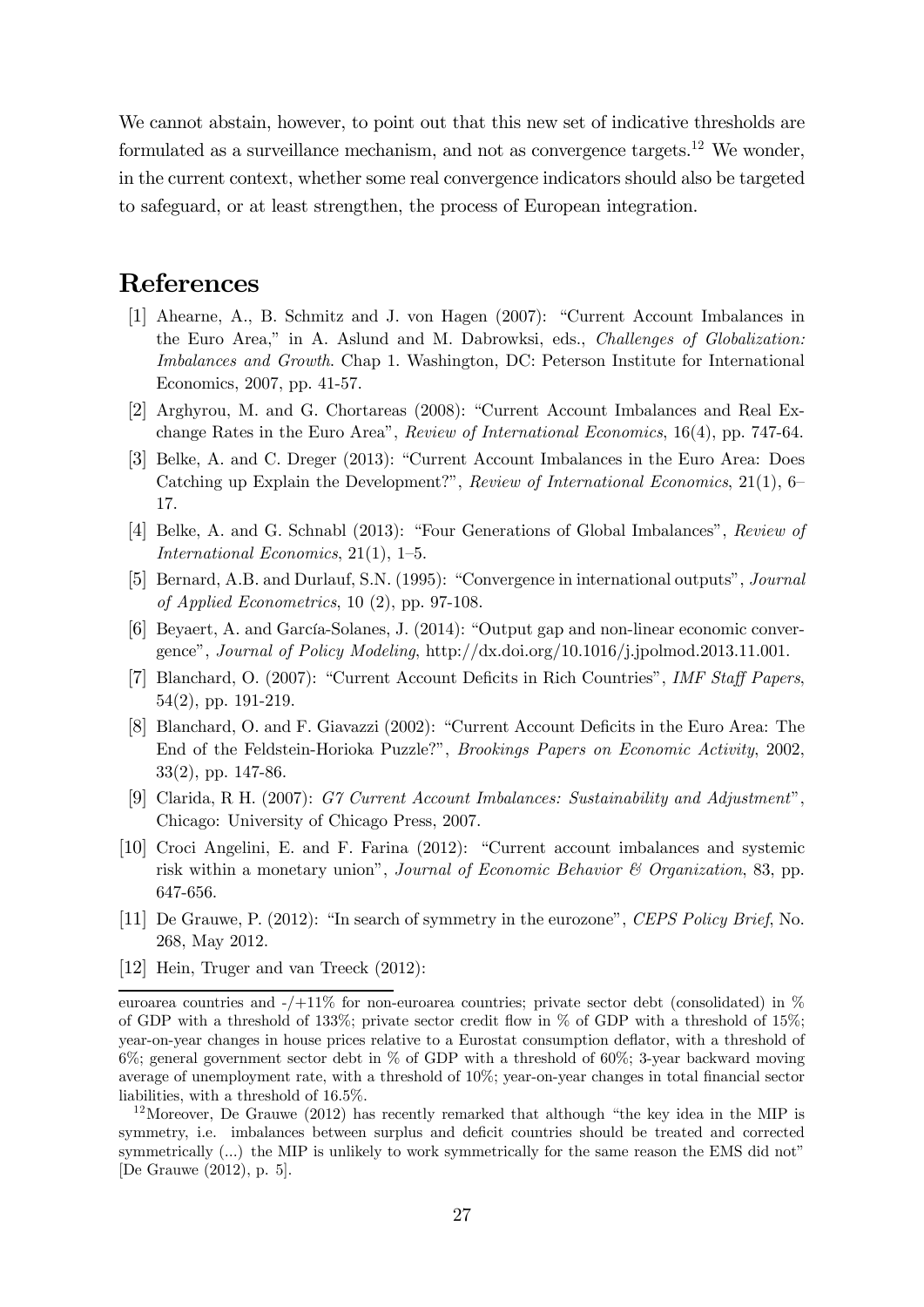- [13] Feldstein, M. and C. Horioka (1980): "Domestic Saving and International Capital Flows", The Economic Journal, June 1980, 90(358), pp. 314-29.
- [14] Freeman, R.B., B. Swedenborg and R.H. Topel (2010): Reforming the welfare state: recovery and beyond in Sweden, NBER, The University of Chicago Press.
- [15] Hein, E., A. Truger and T. van Treeck (2012): "The European Financial and Economic Crisis: Alternative Solutions from a (Post-)Keynesian Perspective" in P. Arestis and M. Sawyer (eds.), The Euro Crisis, 2012, Basingstoke: Palgrave Macmillan.
- [16] Holinski, N., C. Kool and J. Muysken (2012): "Persistent Macroeconomic Imbalances in the Euro Area: Causes and Consequences", Federal Reserve Banks of St. Louis Review, January/February 2012.
- [17] Gouveia, S. and Correia, L. (2013): "Labour costs dynamics in the Euro area: some empirical evidence", Int Econ Econ Policy, 10, pp. 323—347.
- [18] Jaumotte, F. and P. Sodsriwiboon (2010): "Current Account Imbalances in the Southern Euro Area", IMF Working Paper No. 10/39, International Monetary Fund, June 2010.
- [19] Phillips, P. and Sul, D. (2007). Transition modeling and econometric convergence tests, Econometrica, 75, pp. 1771-1855.
- [20] Phillips, P. and Sul, D. (2009). Economic transition and growth, Journal of Applied Econometrics, 24, pp. 115-1185.
- [21] Sinn, H.-W. (2014): "Austerity, Growth and Inflation: Remarks on the Eurozone's Unresolved Competitiveness Problem", The World Economy, 37(1), pp. 1-13.
- [22] Wierts, P., H. Van Kerkhoff, and J. de Haan (2014): "Composition of Exports and Export Performance of Eurozone Countries", Journal of Common Market Studies, forthcoming, DOI: 10.1111/jcms.12114.
- [23] Willett, T.D. (2012): "Global imbalances and financial stability", Global Economic Re*view*,  $41(4)$ , Special issue, 2012.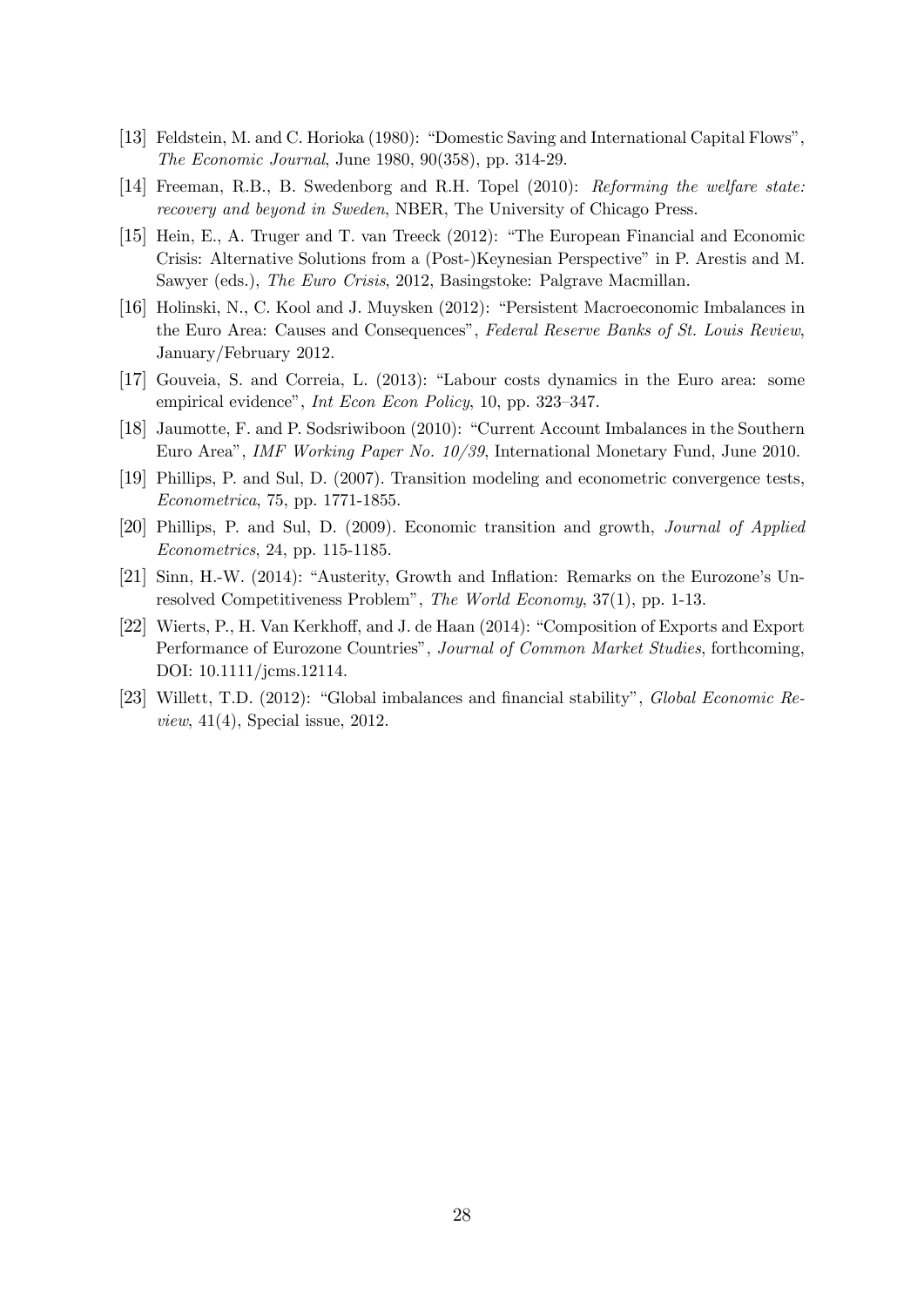# APPENDIX 1

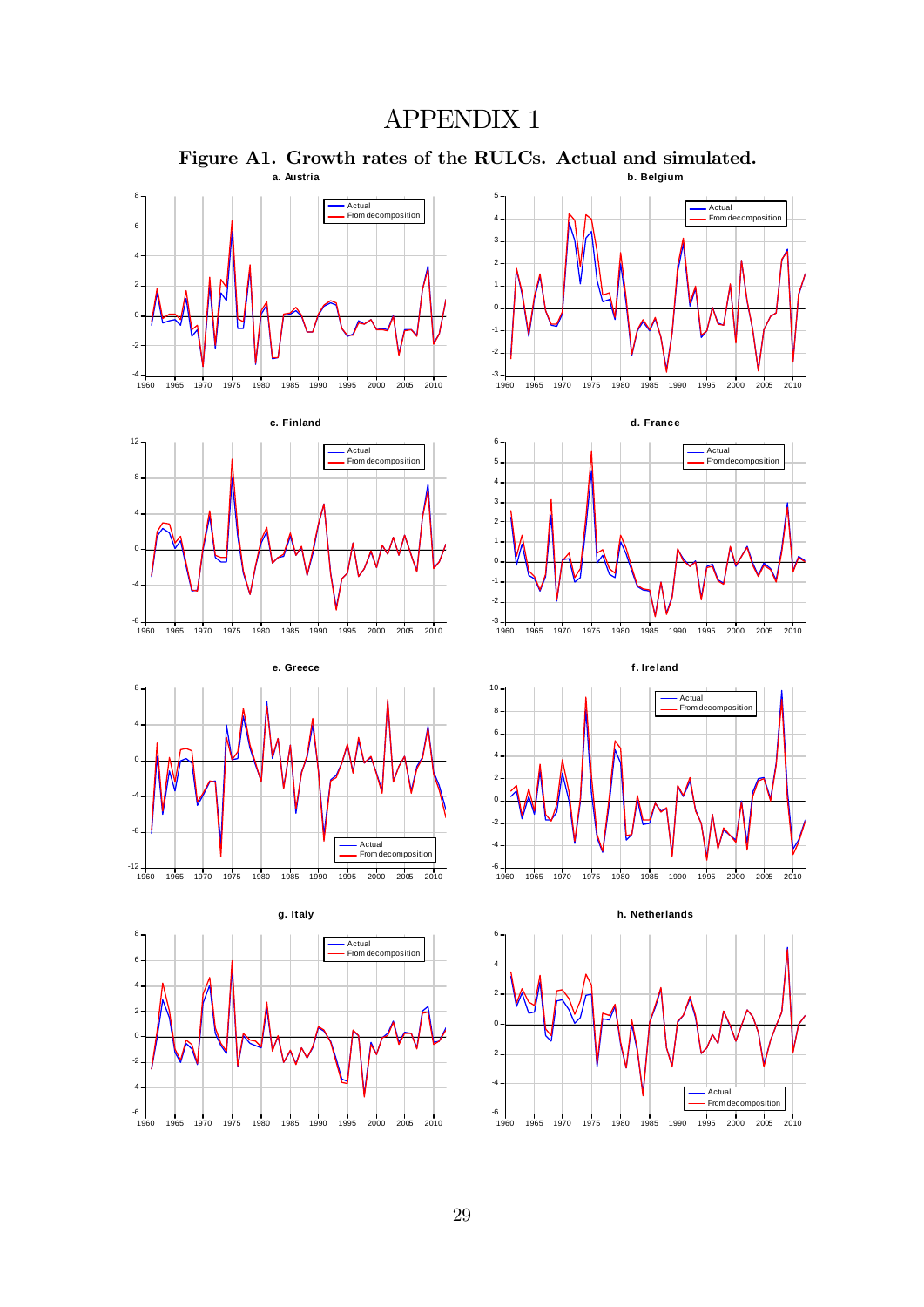





Note: Simulation based on the scenario 'Simulation 7' (as explained in Tables 2 and 6), which is conducted for period 1960-2012.

Source: Decomposition based on official European Commission data (Ameco Database).

# APPENDIX 2

|                       | Table A2.1. Cluster analysis on the actual RULCs. |          |            |                          |          |  |  |  |
|-----------------------|---------------------------------------------------|----------|------------|--------------------------|----------|--|--|--|
|                       | Overall convergence test:                         |          |            |                          |          |  |  |  |
|                       | $b - coef$ $t - stat$                             |          |            |                          |          |  |  |  |
| constant              | $-0.158$                                          | $-0.100$ |            |                          |          |  |  |  |
| $\log t$              | $-0.832$                                          | -1.587   |            |                          |          |  |  |  |
|                       |                                                   |          |            |                          |          |  |  |  |
| Sub-club convergence: |                                                   |          |            |                          |          |  |  |  |
|                       | FIRST CONVERGENCE CLUB:                           |          |            | SECOND CONVERGENCE CLUB: |          |  |  |  |
|                       | $b - coef$ $t - stat$                             |          |            | $b - coef$ $t - stat$    |          |  |  |  |
| constant              | $-0.448$                                          | $-0.533$ | constant   | $-2.002$                 | $-0.483$ |  |  |  |
| $\log t$              | $-0.386$                                          | $-1.380$ | $\log t$   | $-0.158$                 | $-0.114$ |  |  |  |
| Countries:            | Austria, Belgium, France,                         |          | Countries: | Greece, Ireland, Italy,  |          |  |  |  |
| Finland, Netherlands. |                                                   |          |            | Portugal, Spain, Sweden. |          |  |  |  |
|                       | Note: Since $t$ -stat $>$ -1.65, the second       |          |            |                          |          |  |  |  |
|                       | club is indeed a convergent club.                 |          |            |                          |          |  |  |  |
|                       |                                                   |          |            |                          |          |  |  |  |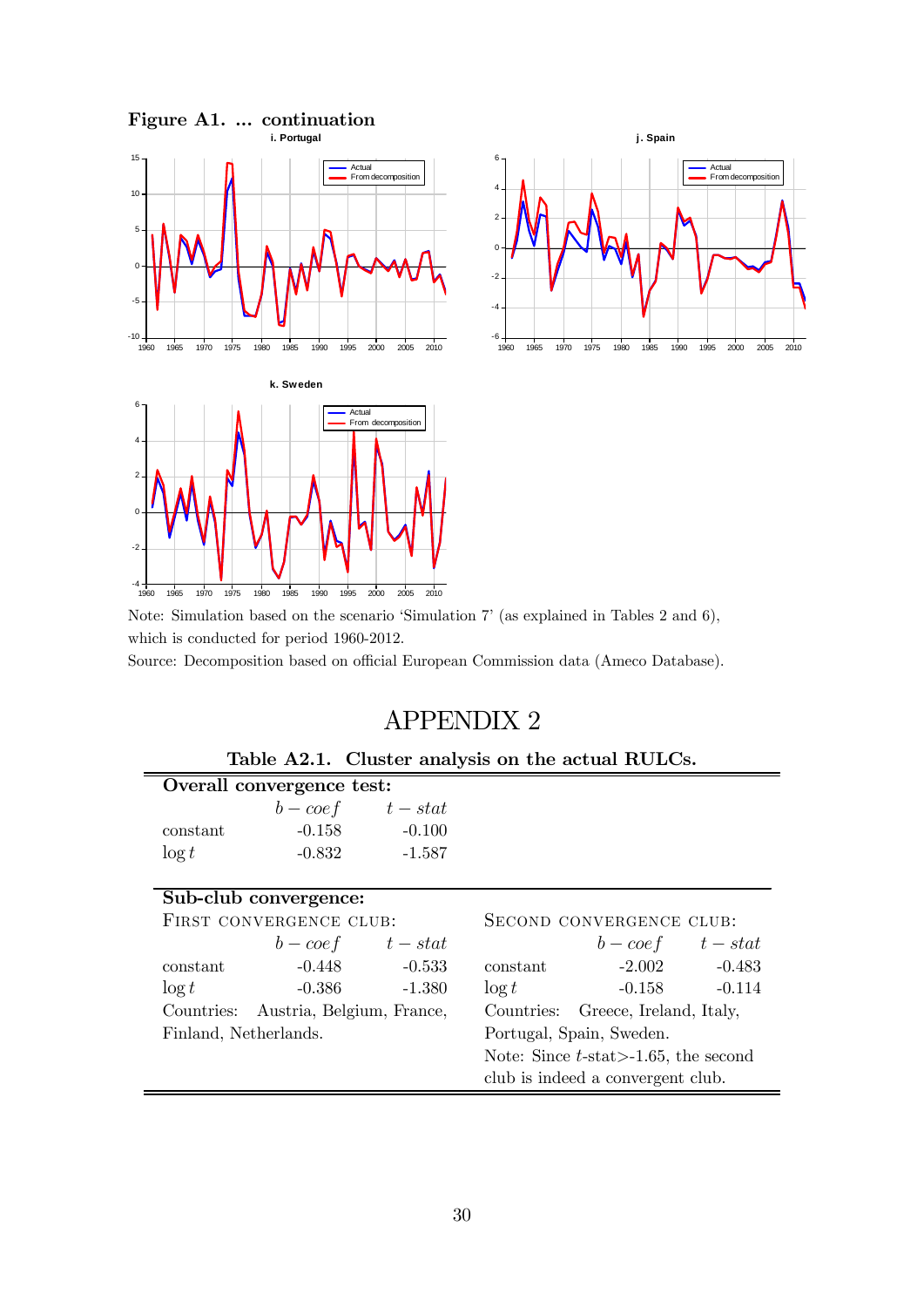|                          | Overall convergence test:                  |                    |                                                |                                                  |          |
|--------------------------|--------------------------------------------|--------------------|------------------------------------------------|--------------------------------------------------|----------|
|                          | $b - coef$ $t - stat$                      |                    |                                                |                                                  |          |
| constant                 | 0.070                                      | 0.180              |                                                |                                                  |          |
| $\log t$                 |                                            | $-1.750$ $-12.772$ |                                                |                                                  |          |
|                          |                                            |                    |                                                |                                                  |          |
|                          | Sub-club convergence:                      |                    |                                                |                                                  |          |
| FIRST CONVERGENCE CLUB:  |                                            |                    |                                                | SUB CLUB CONVERGENCE:                            |          |
|                          | $b - coef$ $t - stat$                      |                    |                                                | $b - coef$ $t - stat$                            |          |
| constant                 | $-4.798$                                   | $-2.178$           | constant                                       | $-0.128$                                         | $-0.167$ |
| $\log t$                 | $0.862$ 1.113                              |                    | $\log t$                                       | $-1.446$                                         | $-5.370$ |
| Countries:               | Ireland, Portugal, Finland.                |                    | Note: Since $t$ -stat $<$ -1.65, we repeat the |                                                  |          |
|                          |                                            |                    | clustering procedures                          |                                                  |          |
| SECOND CONVERGENCE CLUB: |                                            |                    |                                                | SUB CLUB CONVERGENCE:                            |          |
|                          | $b - coef$ $t - stat$                      |                    |                                                | $b - coef$ $t - stat$                            |          |
| constant                 | $-5.486$                                   | $-2.606$           | constant                                       | $-1.950$                                         | $-1.508$ |
| $\log t$                 | 1.228                                      | 1.661              | $\log t$                                       | $-0.750$                                         | $-1.650$ |
|                          | Countries: Austria, Belgium, Sweden.       |                    |                                                | Note: Since $t$ -stat $\lt$ -1.65, we repeat the |          |
|                          | Since $t$ -stat $\lt$ -1.65, we repeat the |                    | clustering procedures                          |                                                  |          |
| clustering procedures    |                                            |                    |                                                |                                                  |          |
|                          | THIRD CONVERGENCE CLUB:                    |                    |                                                | FOURTH CONVERGENCE CLUB:                         |          |
|                          | $b - coef$ $t - stat$                      |                    |                                                | $b - coef$ $t - stat$                            |          |
| constant                 | $-4.958$                                   | $-2.313$           | constant                                       | $-5.021$                                         | $-1.906$ |
| $\log t$                 | 1.071 1.423                                |                    | $\log t$                                       | $0.614$ 0.664                                    |          |
|                          | Countries: France, Netherlands.            |                    |                                                | Countries: Greece, Spain, Italy.                 |          |
|                          |                                            |                    |                                                | Note: Since $t$ -stat $>$ -1.65, the fourth      |          |
|                          |                                            |                    |                                                | club is indeed a convergent club.                |          |

| Table A2.2. Cluster analysis on the RULCs from Simulation 1. |  |  |  |  |  |  |
|--------------------------------------------------------------|--|--|--|--|--|--|
|--------------------------------------------------------------|--|--|--|--|--|--|

Note: Simulation 1 allows variations in wages, while capital intensity and TFP are fixed.

=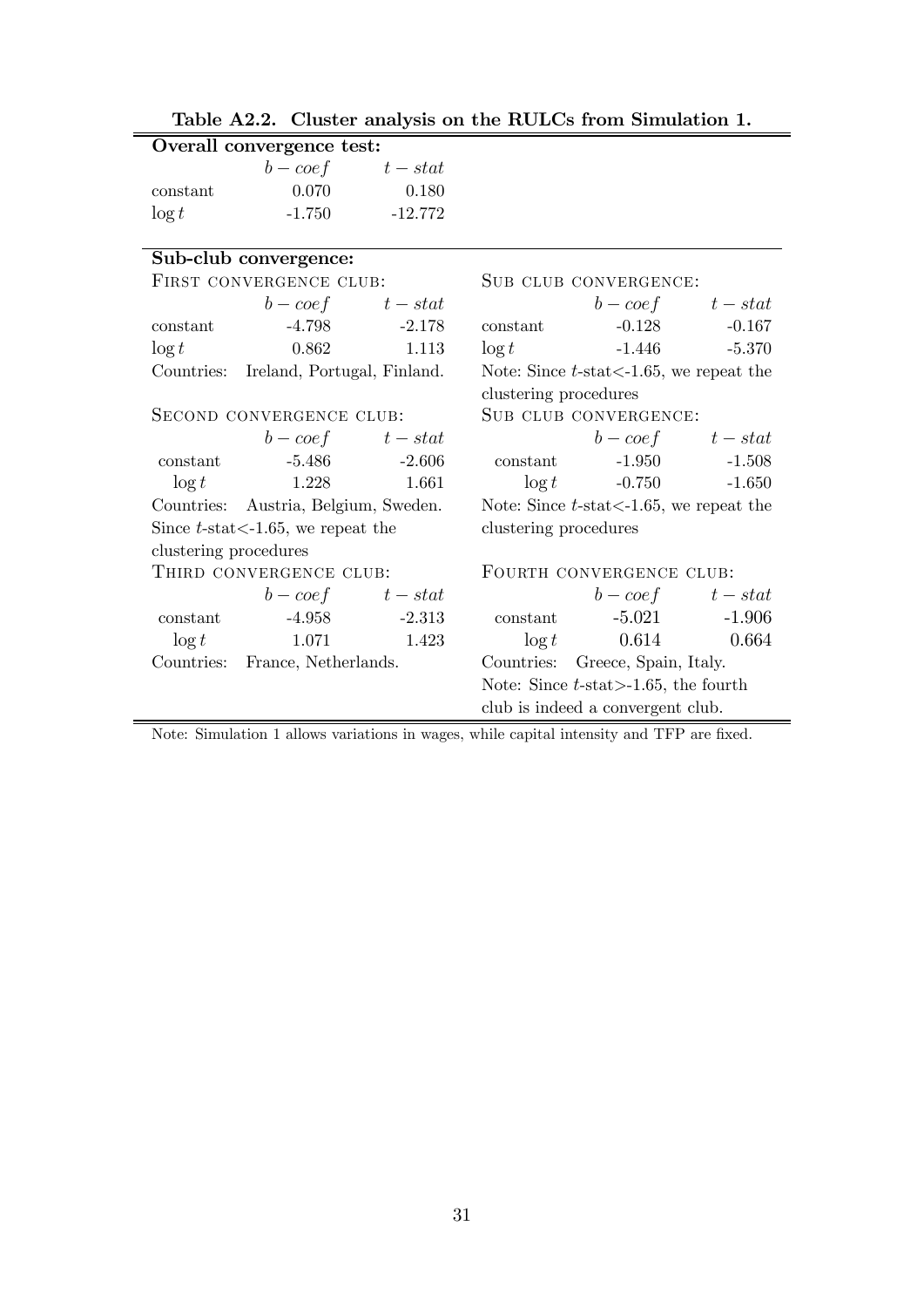|                          | Overall convergence test:                  |            |                                                  |                                                  |                       |  |  |
|--------------------------|--------------------------------------------|------------|--------------------------------------------------|--------------------------------------------------|-----------------------|--|--|
|                          | $b - coef$                                 | $t - stat$ |                                                  |                                                  |                       |  |  |
| constant                 | 1.278                                      | 8.413      |                                                  |                                                  |                       |  |  |
| $\log t$                 | $-1.644$                                   | $-30.469$  |                                                  |                                                  |                       |  |  |
|                          |                                            |            |                                                  |                                                  |                       |  |  |
|                          | Sub-club convergence:                      |            |                                                  |                                                  |                       |  |  |
|                          | FIRST CONVERGENCE CLUB:                    |            |                                                  | SUB CLUB CONVERGENCE:                            |                       |  |  |
|                          | $b - coef$ $t - stat$                      |            |                                                  |                                                  | $b - coef$ $t - stat$ |  |  |
| constant                 | $-5.894$                                   | $-12.890$  | constant                                         | 0.664                                            | 7.248                 |  |  |
| $\log t$                 | 0.771                                      | 4.749      | $\log t$                                         | $-1.358$                                         | $-41.757$             |  |  |
| Countries:               | Belgium, Finland, Netherlands.             |            | Note: Since $t$ -stat $\lt$ -1.65, we repeat the |                                                  |                       |  |  |
|                          |                                            |            |                                                  | clustering procedures                            |                       |  |  |
| SECOND CONVERGENCE CLUB: |                                            |            |                                                  | SUB CLUB CONVERGENCE:                            |                       |  |  |
|                          | $b - coef$ $t - stat$                      |            |                                                  |                                                  | $b - coef$ $t - stat$ |  |  |
| constant                 | $-4.368$                                   | $-1.950$   | constant                                         | $-0.836$                                         | $-3.560$              |  |  |
| $\log t$                 | 0.567                                      | 0.713      | $\log t$                                         |                                                  | $-0.928$ $-11.133$    |  |  |
|                          | Countries: Greece, Italy, Sweden.          |            |                                                  | Note: Since $t$ -stat $\lt$ -1.65, we repeat the |                       |  |  |
|                          | Since $t$ -stat $\lt$ -1.65, we repeat the |            | clustering procedures                            |                                                  |                       |  |  |
| clustering procedures    |                                            |            |                                                  |                                                  |                       |  |  |
|                          | THIRD CONVERGENCE CLUB:                    |            |                                                  | FOURTH CONVERGENCE CLUB:                         |                       |  |  |
|                          | $b - coef$                                 | $t - stat$ |                                                  |                                                  | $b - coef$ $t - stat$ |  |  |
| constant                 | $-4.470$                                   | $-2.862$   | constant                                         | $-4.359$                                         | $-6.101$              |  |  |
| $\log t$                 | 0.322                                      | 0.581      |                                                  | $\log t$<br>0.185                                | 0.729                 |  |  |
|                          | Countries: Austria, France.                |            |                                                  | Countries: Ireland, Portugal, Spain.             |                       |  |  |
|                          |                                            |            |                                                  | Note: Since $t$ -stat > -1.65, the fourth        |                       |  |  |
|                          |                                            |            |                                                  | club is indeed a convergent club.                |                       |  |  |

Table A2.3. Cluster analysis on the RULCs from Simulation 2.

Note: Simulation 2 allows variations in capital intensity, while wages and TFP are fixed.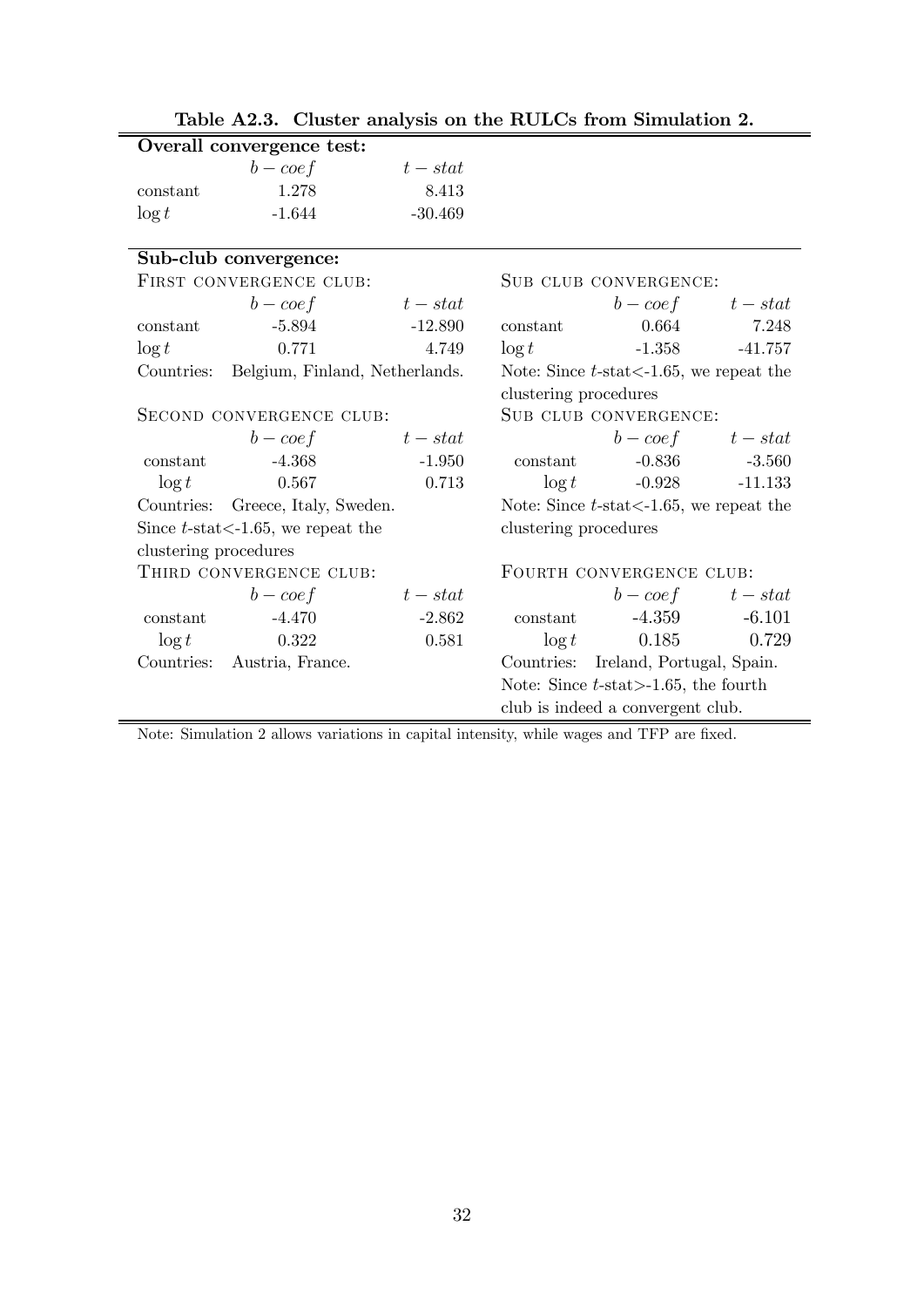|            | Overall convergence test:                 |                       |                                             |                                                  |                   |  |
|------------|-------------------------------------------|-----------------------|---------------------------------------------|--------------------------------------------------|-------------------|--|
|            | $b - coef$                                | $t - stat$            |                                             |                                                  |                   |  |
| constant   | $-0.636$                                  | $-2.560$              |                                             |                                                  |                   |  |
| $\log t$   | $-1.045$                                  | $-11.859$             |                                             |                                                  |                   |  |
|            |                                           |                       |                                             |                                                  |                   |  |
|            | Sub-club convergence:                     |                       |                                             |                                                  |                   |  |
|            | FIRST CONVERGENCE CLUB:                   |                       |                                             | SUB CLUB CONVERGENCE:                            |                   |  |
|            |                                           | $b - coef$ $t - stat$ |                                             | $b - coef$ $t - stat$                            |                   |  |
| constant   | $-2.795$                                  | $-1.435$              | constant                                    |                                                  | $-2.298$ $-3.475$ |  |
| $\log t$   | 0.625                                     | 0.904                 | $\log t$                                    | $-0.713$                                         | $-3.039$          |  |
| Countries: | Greece, France, Spain,                    |                       |                                             | Note: Since $t$ -stat $\lt$ -1.65, we repeat the |                   |  |
| Italy.     |                                           |                       | clustering procedures                       |                                                  |                   |  |
|            | SECOND CONVERGENCE CLUB:                  |                       | THIRD CONVERGENCE CLUB:                     |                                                  |                   |  |
|            |                                           | $b - coef$ $t - stat$ |                                             | $b - coef$ $t - stat$                            |                   |  |
| constant   | $-6.167$                                  | $-4.609$              | constant                                    | $-4.968$                                         | $-6.289$          |  |
| $\log t$   | 1.703                                     | 3.587                 | $\log t$                                    | 0.352                                            | 1.255             |  |
|            | Countries: Austria, Belgium, Netherlands. |                       | Countries: Finland, Ireland, Sweden.        |                                                  |                   |  |
| Portugal.  |                                           |                       | Note: Since $t$ -stat $>$ -1.65, the fourth |                                                  |                   |  |
|            |                                           |                       |                                             | club is indeed a convergent club.                |                   |  |

Table A2.4. Cluster analysis on the RULCs from Simulation 3.

Note: Simulation 3 allows variations in TFP, while wages and capital intensity are fixed.

| Overall convergence test: |            |  |  |  |  |
|---------------------------|------------|--|--|--|--|
| $b - coef$                | $t - stat$ |  |  |  |  |
| 1.659                     | -3.796     |  |  |  |  |
| $-1.798$                  | $-11.591$  |  |  |  |  |
|                           |            |  |  |  |  |

| Sub-club convergence:                                           |                                |                         |                                                  |                       |          |
|-----------------------------------------------------------------|--------------------------------|-------------------------|--------------------------------------------------|-----------------------|----------|
| FIRST CONVERGENCE CLUB:                                         |                                | SUB CLUB CONVERGENCE:   |                                                  |                       |          |
|                                                                 | $b - \cos f$                   | $t - stat$              |                                                  | $b - coef$ $t - stat$ |          |
| constant                                                        | 4.760                          | 0.530                   | constant                                         | $-0.212$              | $-0.324$ |
| $\log t$                                                        | $-1.151$                       | $-0.361$                | $\log t$                                         | $-1.273$              | $-5.498$ |
| Countries:                                                      | Finland, Ireland.              |                         | Note: Since $t$ -stat $\lt$ -1.65, we repeat the |                       |          |
|                                                                 |                                |                         | clustering procedures                            |                       |          |
| SECOND CONVERGENCE CLUB:                                        |                                | THIRD CONVERGENCE CLUB: |                                                  |                       |          |
|                                                                 | $b - \cos f$                   | $t - stat$              |                                                  | $b - coef$ $t - stat$ |          |
| constant                                                        | $-1.667$                       | $-1.980$                | constant                                         | $-0.759$              | $-0.405$ |
| $\log t$                                                        | 0.049                          | 0.164                   |                                                  | $\log t$<br>-0.768    | $-1.154$ |
| Countries:                                                      | Austria, Belgium, Netherlands, |                         | France, Greece, Italy, Spain.<br>Countries:      |                       |          |
| Portugal, Sweden.<br>Note: Since $t$ -stat $>$ -1.65, the third |                                |                         |                                                  |                       |          |
|                                                                 |                                |                         | club is indeed a convergent club.                |                       |          |

Note: Simulation 4 allows variations in wages and capital intensity, while TFP is fixed.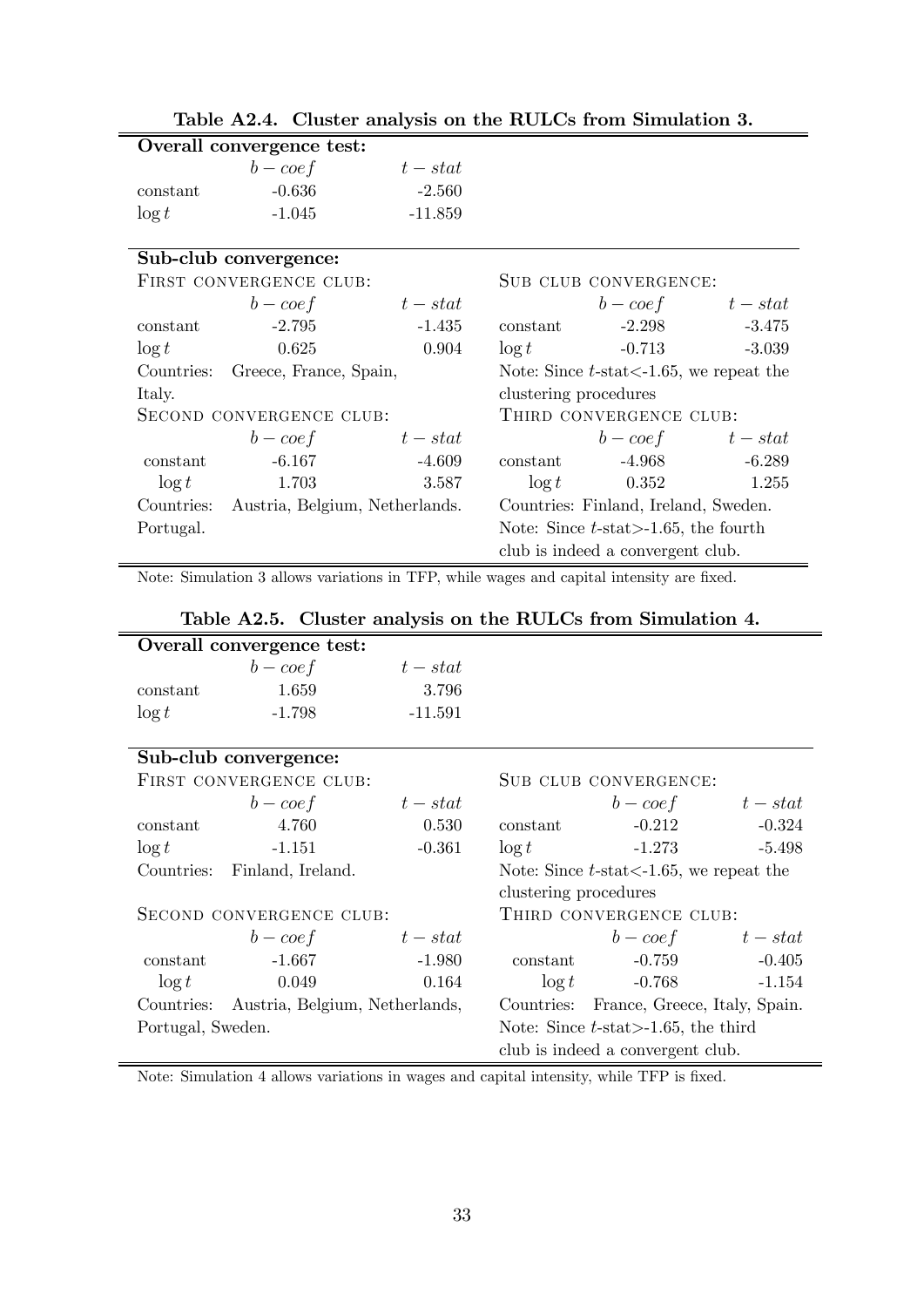| Lable A2.0. Chastel analysis on the Itelbes from bimulation 0. |                         |          |                                             |                          |          |  |
|----------------------------------------------------------------|-------------------------|----------|---------------------------------------------|--------------------------|----------|--|
| Overall convergence test:                                      |                         |          |                                             |                          |          |  |
|                                                                | $b - coef$ $t - stat$   |          |                                             |                          |          |  |
| constant                                                       | $-1.286$                | $-3.535$ |                                             |                          |          |  |
| $\log t$                                                       | $-1.058$                | $-8.765$ |                                             |                          |          |  |
|                                                                | Sub-club convergence:   |          |                                             |                          |          |  |
|                                                                | FIRST CONVERGENCE CLUB: |          |                                             | SECOND CONVERGENCE CLUB: |          |  |
|                                                                | $b - coef$ $t - stat$   |          |                                             | $b - coef$ $t - stat$    |          |  |
| constant                                                       | 12.514                  | 5.716    | constant                                    | $-3.971$                 | $-7.645$ |  |
| $\log t$                                                       | $-5.339$                | -7.353   | $\log t$                                    | $-0.007$                 | $-0.040$ |  |
| Countries:                                                     | Belgium, Portugal.      |          | Note: Since $t$ -stat $>$ -1.65, the second |                          |          |  |
|                                                                |                         |          | club is indeed a convergent club.           |                          |          |  |
|                                                                |                         |          | Countries: Austria, Finland, France,        |                          |          |  |
|                                                                |                         |          | Greece, Ireland, Italy, Netherlands, Spain, |                          |          |  |
| Sweden.                                                        |                         |          |                                             |                          |          |  |
| $\cdots$                                                       |                         |          |                                             |                          |          |  |

Table A2.6. Cluster analysis on the RULCs from Simulation 5.

Note: Simulation 5 allows variations in wages and TFP, while capital intensity is fixed.

|                                              | Overall convergence test:                   |                                                |                       |                       |          |
|----------------------------------------------|---------------------------------------------|------------------------------------------------|-----------------------|-----------------------|----------|
|                                              | $b - coef$                                  | $t - stat$                                     |                       |                       |          |
| constant                                     | $-0.500$                                    | $-2.384$                                       |                       |                       |          |
| $\log t$                                     | $-1.488$                                    | $-21.611$                                      |                       |                       |          |
|                                              |                                             |                                                |                       |                       |          |
|                                              | Sub-club convergence:                       |                                                |                       |                       |          |
|                                              | FIRST CONVERGENCE CLUB:                     |                                                |                       | SUB CLUB CONVERGENCE: |          |
|                                              | $b - coef$ $t - stat$                       |                                                |                       | $b - coef$ $t - stat$ |          |
| constant                                     | $-4.278$                                    | $-6.242$                                       | constant              | $-0.720$              | $-1.107$ |
| $\log t$                                     | 0.283                                       | 1.260                                          | $\log t$              | $-1.417$              | $-6.644$ |
| Countries: Austria, Belgium, France,         |                                             | Note: Since $t$ -stat $<$ -1.65, we repeat the |                       |                       |          |
| Greece, Italy, Netherlands, Portugal, Spain. |                                             |                                                | clustering procedures |                       |          |
|                                              | SECOND CONVERGENCE CLUB:                    |                                                |                       |                       |          |
|                                              | $b - coef$ $t - stat$                       |                                                |                       |                       |          |
| constant                                     | $-6.562$                                    | $-9.263$                                       |                       |                       |          |
| $\log t$                                     | 0.835                                       | 3.592                                          |                       |                       |          |
| Countries: Finland, Ireland, Sweden.         |                                             |                                                |                       |                       |          |
|                                              | Note: Since $t$ -stat $>$ -1.65, the second |                                                |                       |                       |          |
|                                              | club is indeed a convergent club.           |                                                |                       |                       |          |

Note: Simulation 6 allows variations in capital intensity and TFP, while wages are fixed.